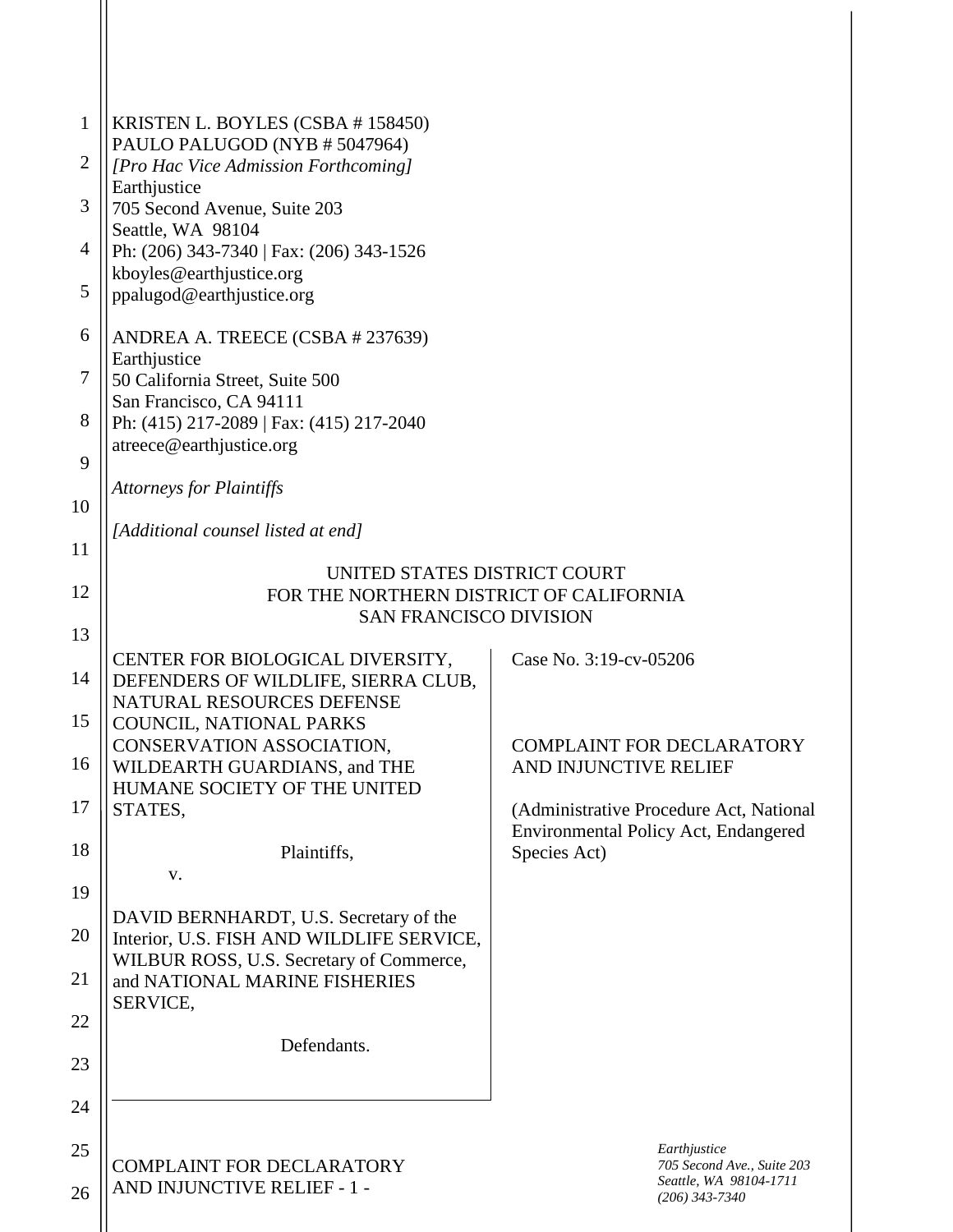INTRODUCTION

2 3 4 5 6 7 8 9 1. Congress passed the Endangered Species Act ("ESA"), 16 U.S.C. §§ 1531 *et seq.*, in 1973 to affirm our nation's commitment to the conservation of threatened and endangered species and their habitat – the forests, rangeland, prairies, rivers, and seas these species need to survive. Congress specifically gave "conservation" a sweeping definition – the use of all methods and procedures necessary to recover threatened and endangered species so that they no longer need the Act's protections. 16 U.S.C. § 1532(3). The ESA works, in part, by placing the survival and recovery of imperiled animals, fish, and plants at the forefront of every federal action and decision.

10 11 12 13 2. For over 40 years, the Department of the Interior and the Department of Commerce, acting through the U.S. Fish and Wildlife Service ("FWS") and the National Marine Fisheries Service ("NMFS") (collectively "the Services"), have administered the ESA through duly promulgated joint regulations.

14 15 16 17 18 19 3. This action challenges three recent regulatory revision packages promulgated by FWS and NMFS on August 12, 2019, amending the regulations that implement ESA Sections 4 and 7, 16 U.S.C. §§ 1533, 1536. The final regulations are currently available at http://www.regulations.gov in Docket Nos. FWS-HQ-ES-2018-0006; FWS-HQ-ES-0007; FWS-HQ-ES-2018-0009. The rules will be published in the Federal Register and become effective 30 days later.

20 21 22

23

24

25

26

4. Federal defendants issued the challenged regulatory revisions in three parts: one repealing the longstanding FWS regulation implementing ESA Section 4(d) that automatically extended certain protections to threatened animals and plants upon listing (50 C.F.R. §§ 17.31, 17.71); one amending other parts of ESA Section 4 regulations jointly promulgated by FWS and NMFS that govern listing, delisting, and designation of critical habitat (generally codified under

COMPLAINT FOR DECLARATORY AND INJUNCTIVE RELIEF - 2 -

*Earthjustice 705 Second Ave., Suite 203 Seattle, WA 98104-1711 (206) 343-7340*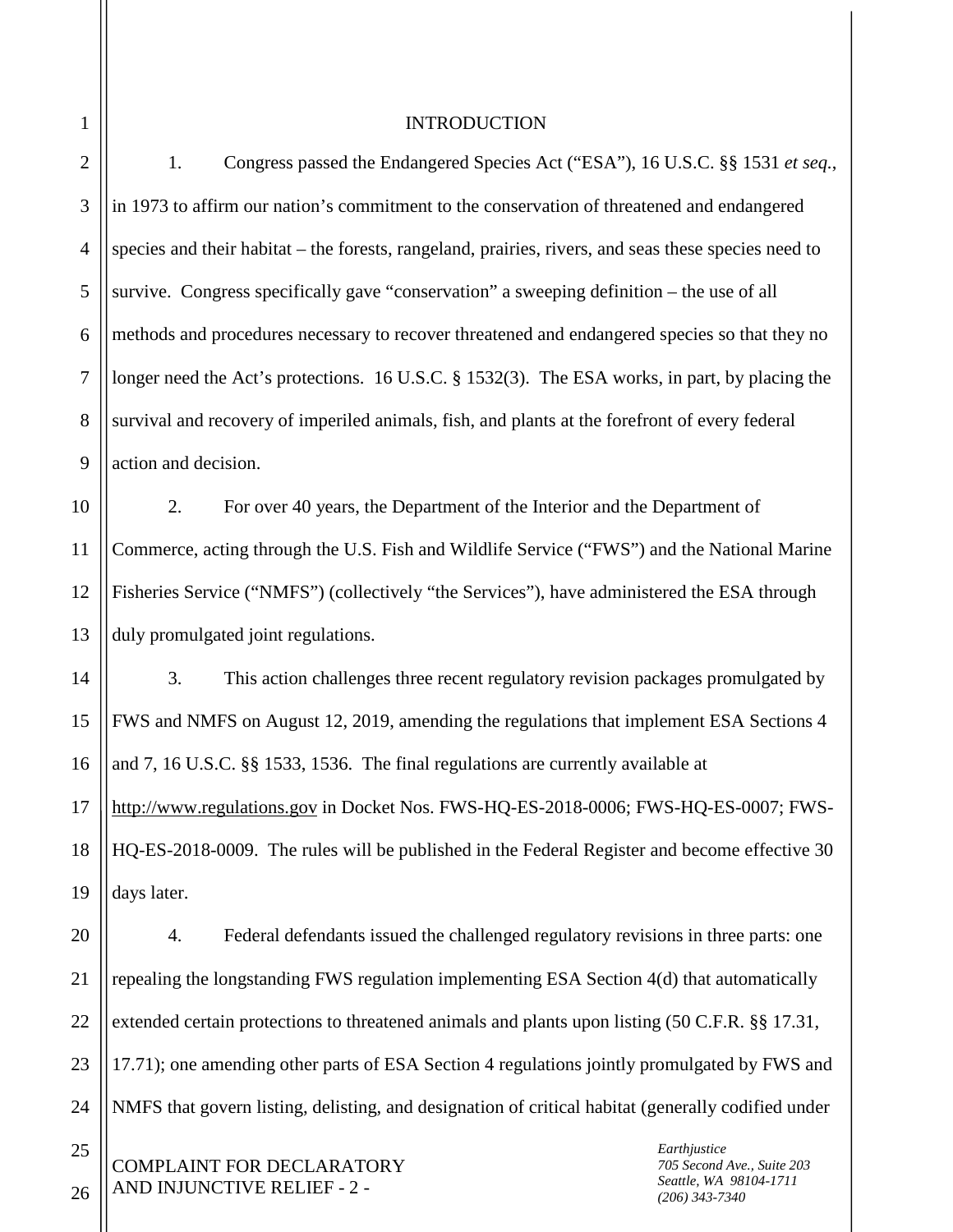1 2 3 4 50 C.F.R. § 424); and one revising FWS and NMFS regulations governing ESA Section 7 consultations (generally codified under 50 C.F.R. § 402). In these regulatory revisions, the Services claim they have acted to increase clarity and encourage transparency; to the contrary, the regulatory revisions weaken and violate the requirements of the ESA.

5 6 8 9 10 5. Taken together, this package of regulatory changes undermines the fundamental purpose of the ESA "to provide a means whereby the ecosystems upon which endangered species and threatened species depend may be conserved, [and] to provide a program for the conservation of such endangered species and threatened species…." 16 U.S. C. § 1531(b). The revised regulations violate the plain language and overarching purpose of the ESA; they also lack any reasoned basis and are arbitrary and capricious under the Administrative Procedure Act ("APA"), 5 U.S.C. § 551 *et seq.*

12 13 14 15 16 6. Additionally, the Services failed to consider and disclose the significant environmental impacts from these regulations in violation of the National Environmental Policy Act ("NEPA"), 42 U.S.C. §§ 4321 *et seq.* The final regulatory revisions are major federal actions, none qualify for categorical exclusions from NEPA compliance, and each will affect the human environment by undermining the ESA's purpose and protections.

17 18 19 7. For these violations of law, plaintiffs seek an order (1) declaring the revised ESA regulations invalid, (2) vacating the revised ESA regulations, (3) enjoining reliance on the revised ESA regulations, and (4) reinstating the prior ESA regulations.

## JURISDICTION AND VENUE

8. This action is brought pursuant to the APA, 5 U.S.C. §§ 701-706. This Court has jurisdiction pursuant to 28 U.S.C. § [1](#page-2-0)331 (federal question).<sup>1</sup>

COMPLAINT FOR DECLARATORY AND INJUNCTIVE RELIEF - 3 -

*Earthjustice 705 Second Ave., Suite 203 Seattle, WA 98104-1711 (206) 343-7340*

25

26

20

21

22

<span id="page-2-0"></span>23

24

7

<sup>&</sup>lt;sup>1</sup> Pursuant to 16 U.S.C. § 1540(g), plaintiffs provided 60 days' notice of intent to sue on August 20, 2019 to the Services for (1) failure to consult on the revised regulations in violation of ESA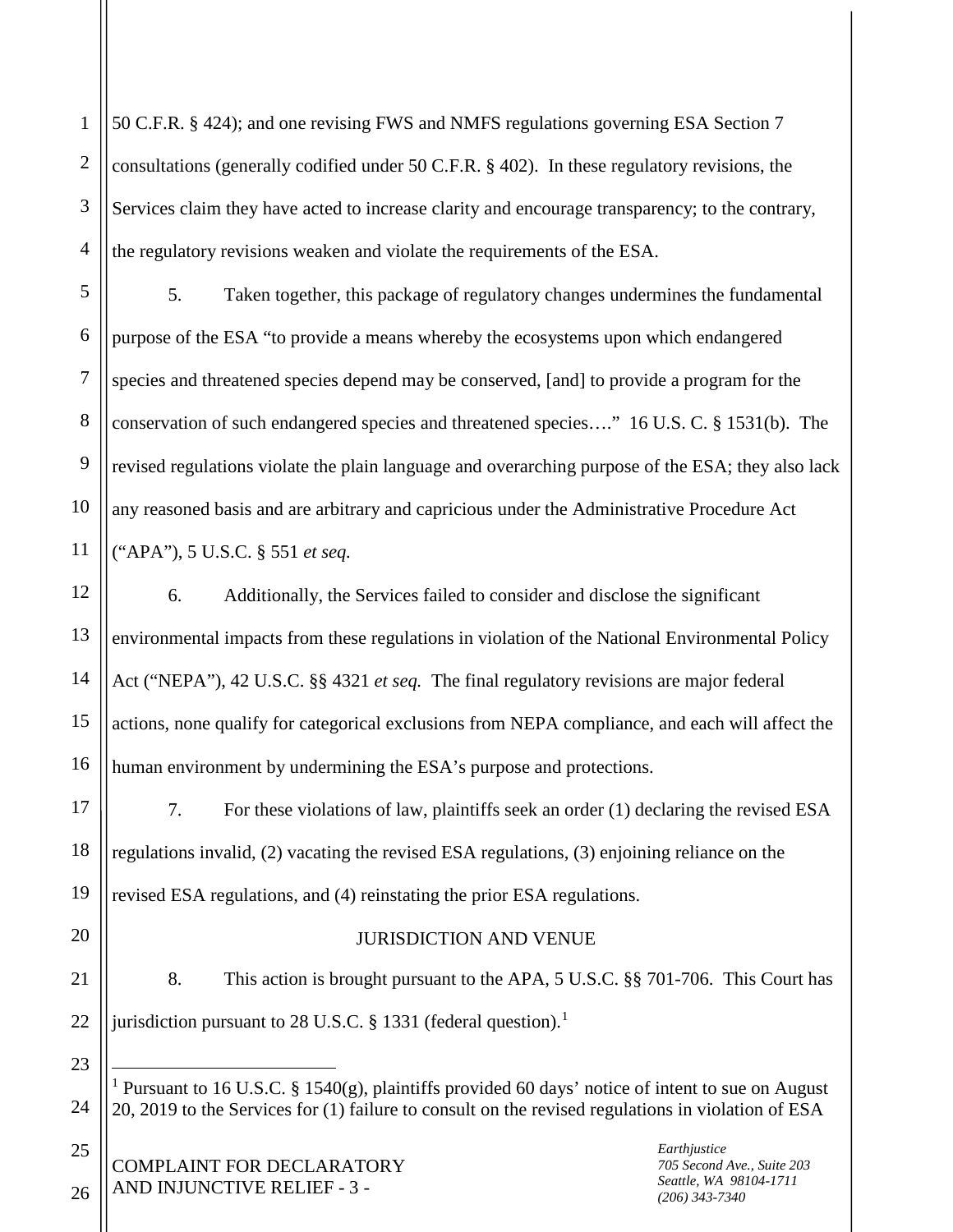1 2 3 4 5 6 7 8 9 10 11 12 13 14 15 16 17 18 19 20 21 22 23 9. Venue is properly vested in this Court under 28 U.S.C. § 1391(e) and 16 U.S.C. §  $1540(g)(3)$ , as a number of the plaintiffs reside in this district, plaintiffs have members and offices in California, and many of the consequences of the defendants' violations of the law giving rise to the claims occurred or will occur in this district. INTRADISTRICT ASSIGNMENT 10. This case is properly assigned to the San Francisco Division or the Oakland Division under Civil L.R. 3-2(c) because many of the plaintiffs and their members are located in counties within those districts. **PARTIES** 11. The plaintiffs in this action are: A. Center for Biological Diversity, a non-profit environmental organization dedicated to the protection of native species and their habitats through science, policy, and environmental law. The Center is incorporated in California and headquartered in Tucson, Arizona, with field offices throughout the United States and Mexico, including in Oakland, California. The Center has more than 1.6 million members and on-line activists. The Center and its members are concerned with the conservation of imperiled species, including ones that will be affected by the regulations at issue in this suit, and with the effective implementation of the ESA. The Center submitted extensive comments on the proposed ESA regulatory revisions, as well as worked as part of a coalition that delivered over 800,000 public comments to the Services opposing these regulations.  $\overline{a}$ Section 7, (2) failure to use the best scientific and technical information available in developing and promulgating the revised regulations with respect to ESA Section 4, and (3) violation of ESA Section 4's statutory commands. If the Services fail to provide a satisfactory response, plaintiffs will take appropriate steps to amend this complaint to include these claims at the

25

26

COMPLAINT FOR DECLARATORY AND INJUNCTIVE RELIEF - 4 -

<sup>24</sup> conclusion of the 60-day period.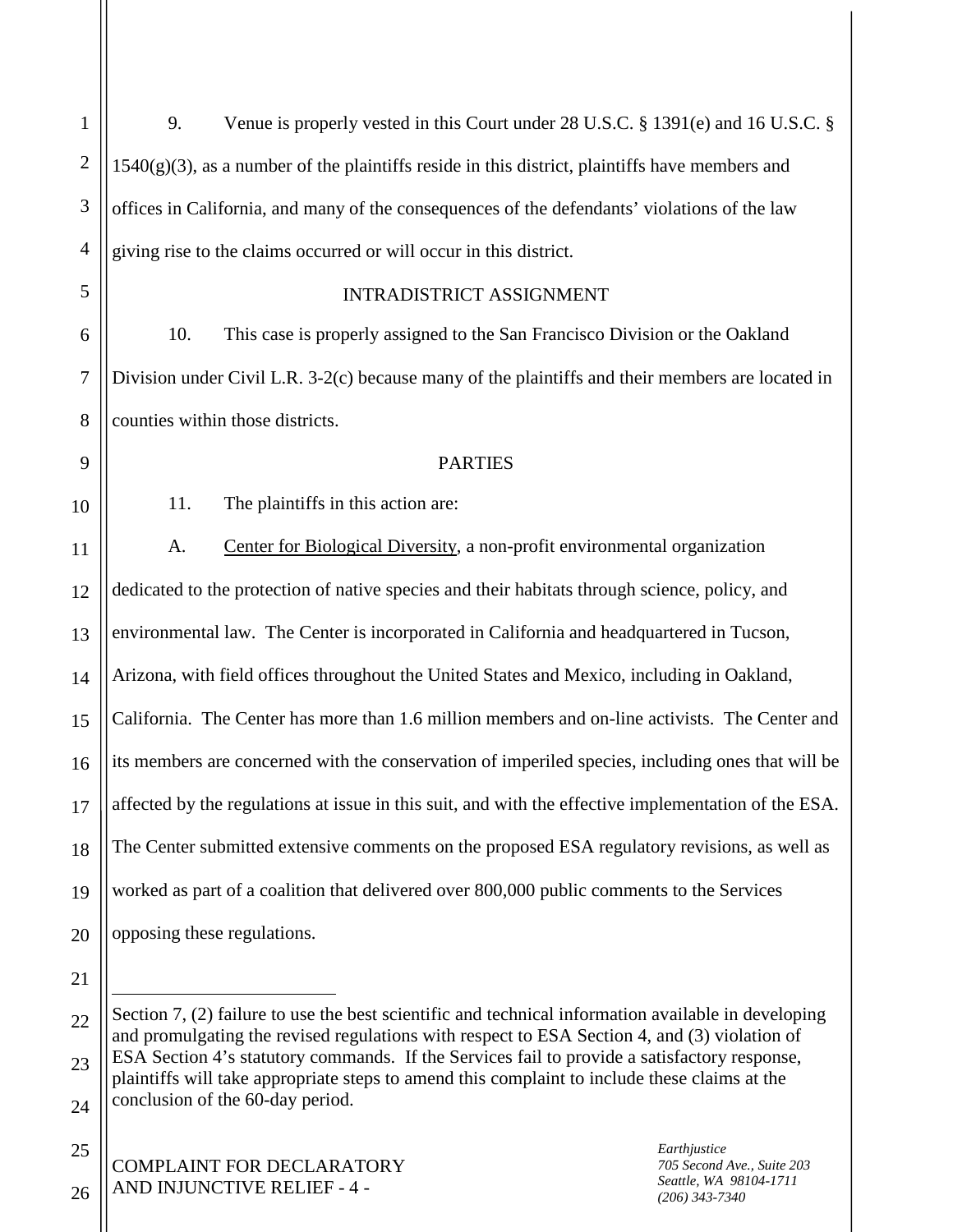2 3 4 5 6 7 8 B. Defenders of Wildlife, a nonprofit membership organization dedicated to the protection of all native animals and plants in their natural communities, including our country's most imperiled wildlife and habitat. Headquartered in Washington, D.C., Defenders has seven regional offices, with its California Regional Office located in Sacramento, California. Defenders has more than 1.8 million members and on-line activists across the nation. Defenders submitted extensive comments on the proposed ESA regulatory revisions, as well as participated in the coalition that delivered over 800,000 public comments to the Services opposing these regulations.

9 10 11 12 13 14 15 16 17 18 19 20 21 C. Sierra Club, one of the oldest environmental organizations in the United States. Sierra Club is incorporated in the State of California as a Nonprofit Public Benefit Corporation with headquarters in Oakland, California. The organization has over 779,000 members nationwide, and local chapters across the country. Sierra Club is dedicated to protecting and preserving the natural and human environment, and its purpose is to explore, enjoy, and protect the wild places of the earth; to practice and promote the responsible use of the earth's ecosystems and resources; and to educate and enlist humanity to protect and restore the quality of the natural and human environments. Its mission includes engaging its members and the public to protect public lands, wildlife habitat, and wildlife, and it has been a longtime, active public advocate for imperiled wildlife. When FWS and NMFS proposed the challenged revisions to the ESA's regulations, the Sierra Club submitted comments not only on behalf of itself, but also as part of a coalition that delivered over 800,000 public comments to the Services opposed these regulatory changes.

D. Natural Resources Defense Council ("NRDC"), an international non-profit membership organization whose mission is to ensure the rights of all people to the air, the water,

COMPLAINT FOR DECLARATORY AND INJUNCTIVE RELIEF - 5 -

*Earthjustice 705 Second Ave., Suite 203 Seattle, WA 98104-1711 (206) 343-7340*

26

22

23

24

25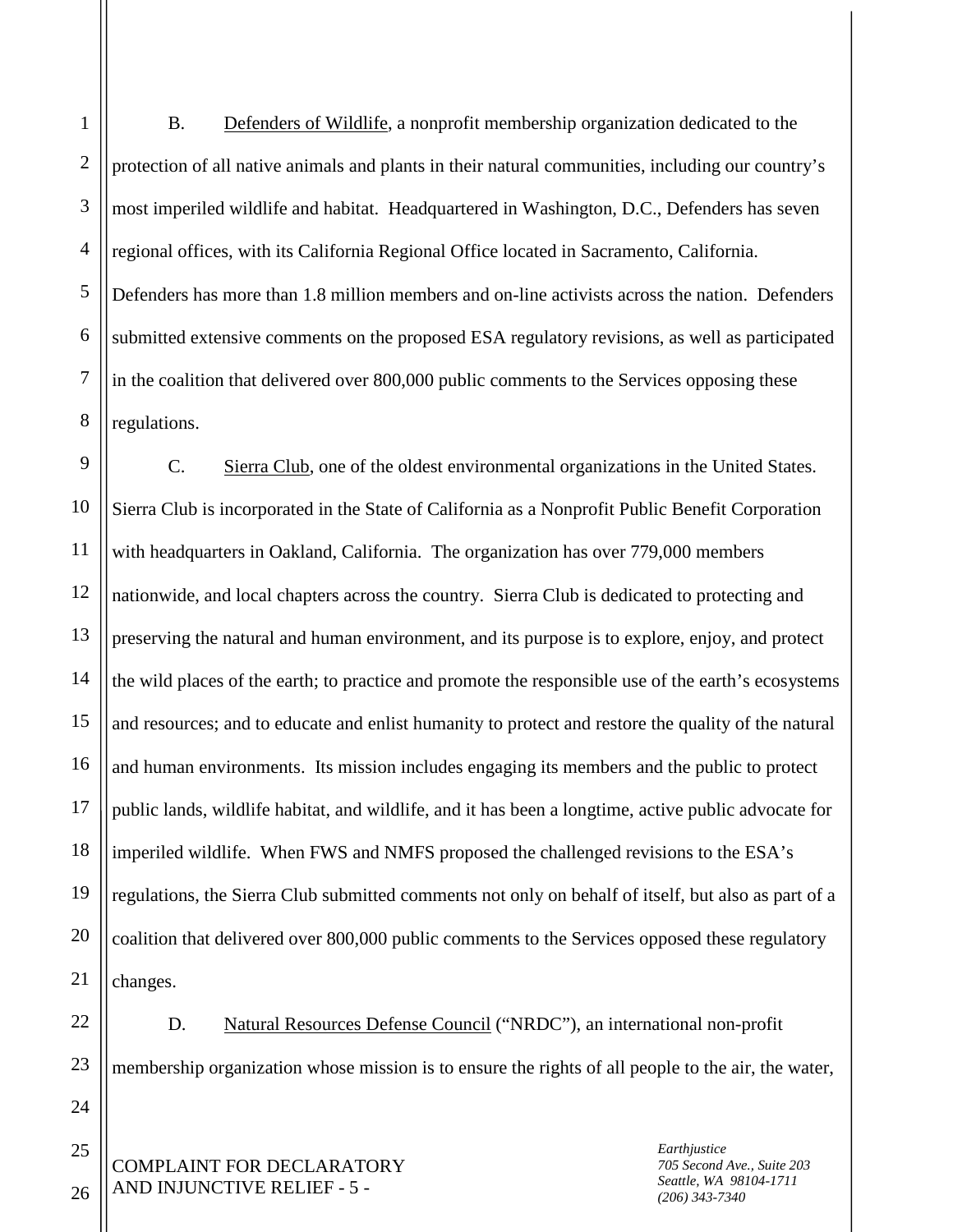1 2 3 4 5 6 and the wild. To that end, NRDC works on behalf of its over 384,000 members to protect and conserve species threatened with extinction. NRDC has offices in San Francisco, CA; New York, NY; Washington, DC; Santa Monica, CA; Chicago, IL; Bozeman, MT; and Beijing, China. NRDC submitted extensive comments opposing the challenged ESA regulatory amendments and participated in the coalition that delivered over 800,000 public comments to the Services opposed to these regulations.

7 8 9 10 11 12 13 14 15 E. National Parks Conservation Association ("NPCA"), founded in 1919, as a leading voice for America's national parks; NPCA works to protect and preserve parks for present and future generations. NPCA is headquartered in Washington, D.C., and has 27 regional and field offices throughout the country, including the Pacific Regional Field Office in Oakland, California. NPCA has over 1.3 million members and supporters. There are over 600 threatened and endangered species that call a national park unit home. NPCA provided detailed comments on the proposed regulatory revisions and is interested in maintaining the strong legal protections provided by the ESA for threatened and endangered species who live in park ecosystems.

16 17 18 19 20 21 22 F. WildEarth Guardians, a non-profit environmental organization dedicated to protecting and restoring the wildlife, wild places, wild rivers, and health of the American West. Guardians is incorporated in New Mexico and headquartered in Santa Fe, New Mexico with additional offices in Denver, CO, Missoula, MT, Portland, OR, and Tucson, AZ. Guardians has approximately 231,000 members and supporters nationwide. Guardians and its members are concerned about protecting threatened and endangered species from extinction and extensively rely upon the ESA to ensure imperiled species receive the protections they need to survive and

COMPLAINT FOR DECLARATORY AND INJUNCTIVE RELIEF - 6 -

*Earthjustice 705 Second Ave., Suite 203 Seattle, WA 98104-1711 (206) 343-7340*

26

23

24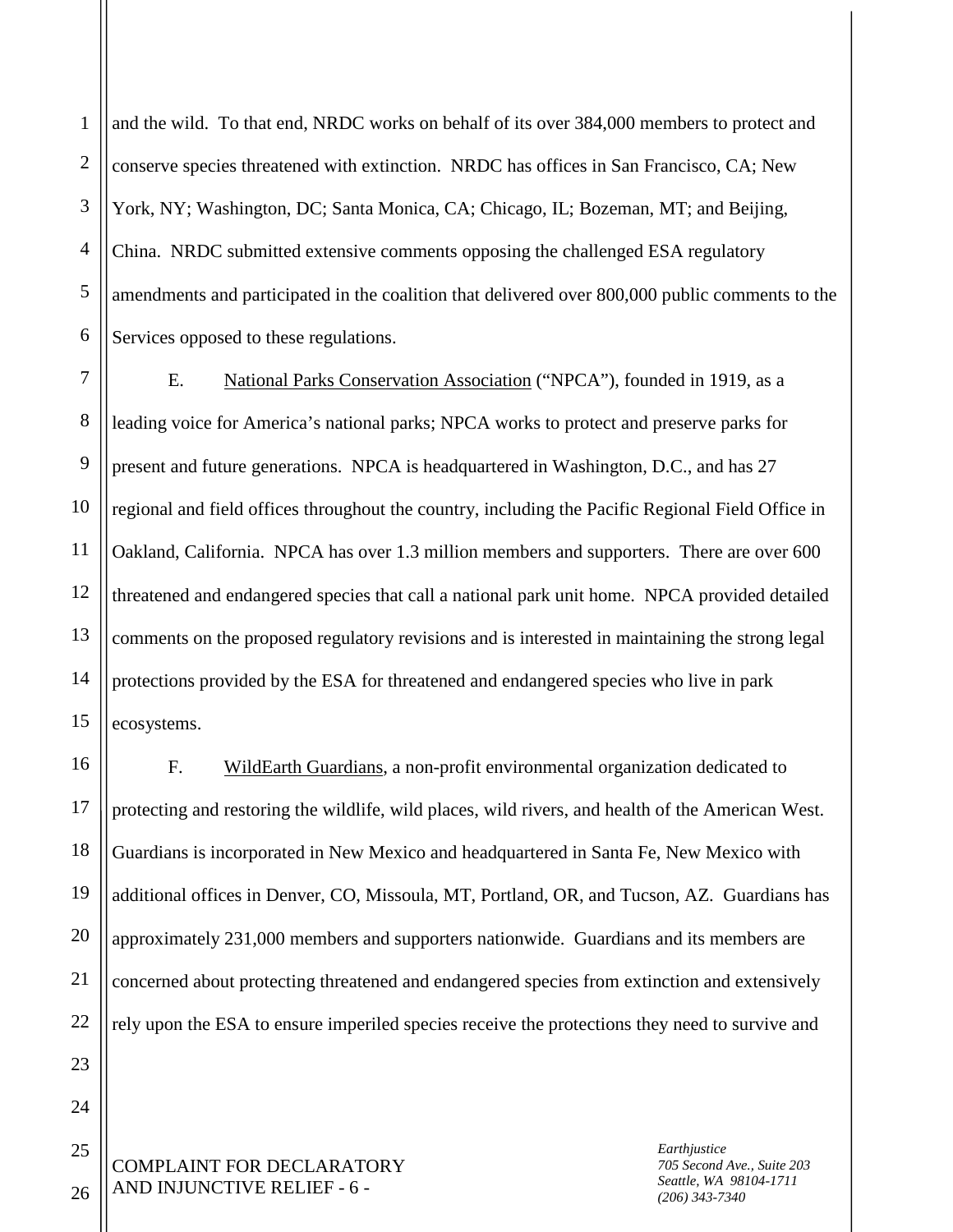recover. Guardians submitted comments on the proposed ESA regulatory revisions and was part of the coalition that delivered over 800,000 comments to the Service opposing these regulations.

3 4 5 6 7 8 9 10 11 12 13 G. The Humane Society of The United States, ("HSUS"), founded in 1954, the nation's largest animal protection organization. HSUS is a non-profit organization headquartered in Washington D.C., with regional offices in California and throughout the United States. On behalf of its millions of members and constituents in Northern California and nationwide, HSUS works to promote the humane treatment of all animals and the protection and recovery of threatened and endangered species and their habitats. HSUS regularly advocates for threatened and endangered species through the ESA regulatory process, including by petitioning federal agencies to list and designate critical habitat for species and commenting on proposed regulatory actions. As part of a coalition of animal protection and conservation organizations, HSUS and its affiliates submitted comments opposing the regulatory changes challenged in this lawsuit.

14 15 16 17 18 19 20 21 22 23 12. Plaintiffs and their members use threatened and endangered species and their critical habitat located in California and other states nationwide for recreational, scientific, and aesthetic purposes. Plaintiffs have members who reside near, visit, or otherwise use and enjoy threatened and endangered species and their critical habitat in a variety of ways, including wildlife viewing and education and aesthetic and spiritual enjoyment. The plaintiffs and their members derive scientific, recreational, aesthetic, and conservation benefits of and enjoyment from threatened and endangered species and their critical habitat. The past, present, and future enjoyment of these benefits by plaintiffs and their members has been, is being, and will continue to be irreparably harmed by defendants' disregard of their statutory duties and by the unlawful injuries imposed on imperiled species and their critical habitat by their actions.

COMPLAINT FOR DECLARATORY AND INJUNCTIVE RELIEF - 7 -

*Earthjustice 705 Second Ave., Suite 203 Seattle, WA 98104-1711 (206) 343-7340*

24 25

26

1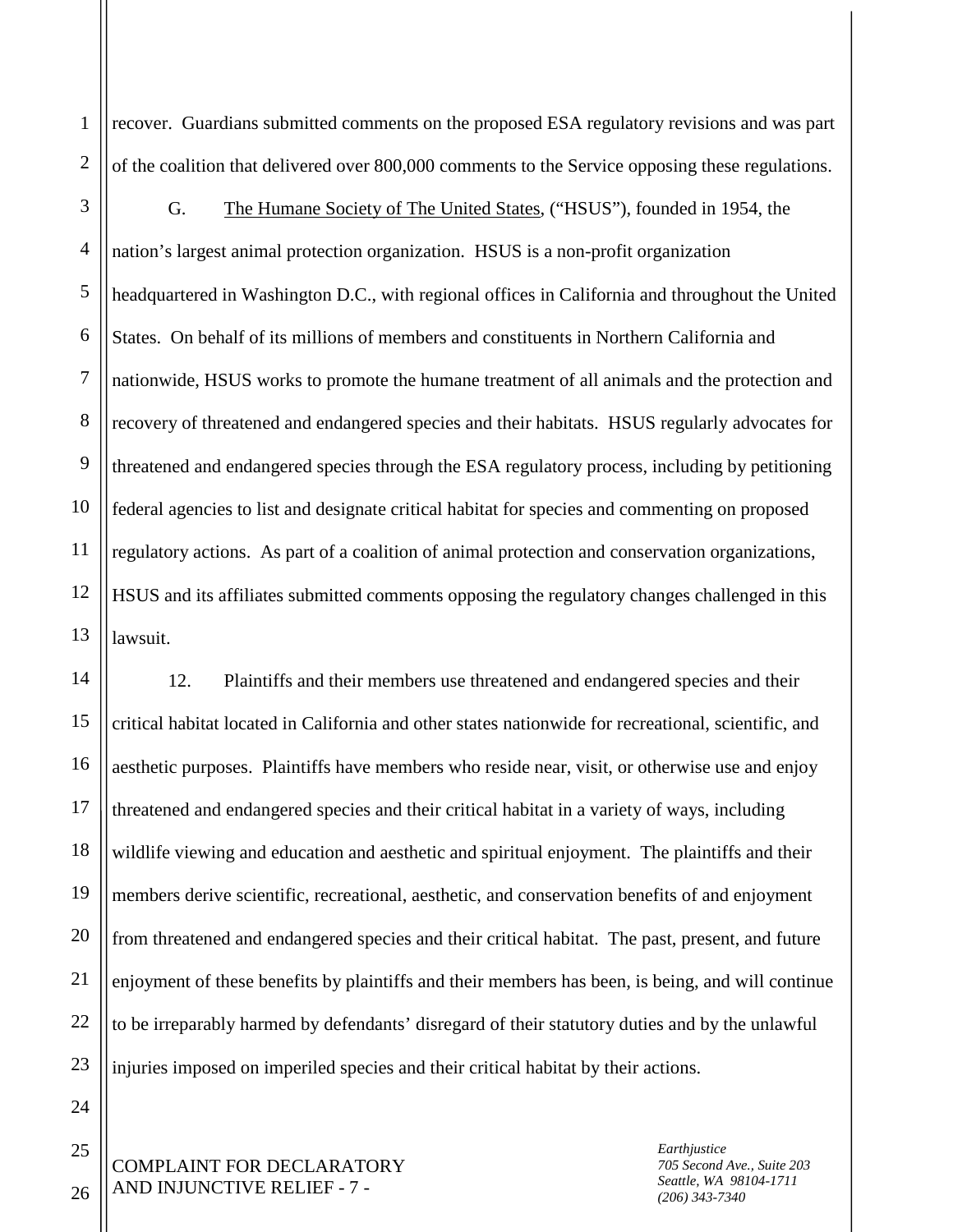13. The aesthetic, conservation, recreational, and scientific interests of these groups and their members in threatened and endangered species and their critical habitat have been, are being, and, unless the relief prayed for is granted, will continue to be directly and adversely affected by the failure of defendants to comply with the law.

1

2

3

4

5

11

12

13

14

15

16

17

18

22

23

24

25

14. The defendants in this action are:

6 7 8 9 10 A. David Bernhardt, U.S. Secretary of the Interior, in his professional capacity. Mr. Bernhardt has responsibility for implementing and fulfilling the duties of the United States Department of the Interior, including the administration of the ESA with regard to threatened and endangered terrestrial and freshwater plant and animal species. Mr. Bernhardt signed the final revised ESA regulations at issue;

B. U.S. Fish and Wildlife Service, an agency of the U.S. Department of the Interior, charged with administering the ESA with respect to threatened and endangered terrestrial and freshwater plant and animal species;

C. Wilbur Ross, U.S. Secretary of Commerce, in his professional capacity. Mr. Ross has responsibility for implementing and fulfilling the duties of the United States Department of Commerce, including the administration of the ESA with regard to threatened and endangered marine species and anadromous fish species. Mr. Ross signed the final revised ESA regulations at issue; and

19 20 21 D. National Marine Fisheries Service, an agency of the U.S. Department of Commerce, responsible for administering the ESA with regard to threatened and endangered marine species and anadromous fish species.

COMPLAINT FOR DECLARATORY AND INJUNCTIVE RELIEF - 8 -

*Earthjustice 705 Second Ave., Suite 203 Seattle, WA 98104-1711 (206) 343-7340*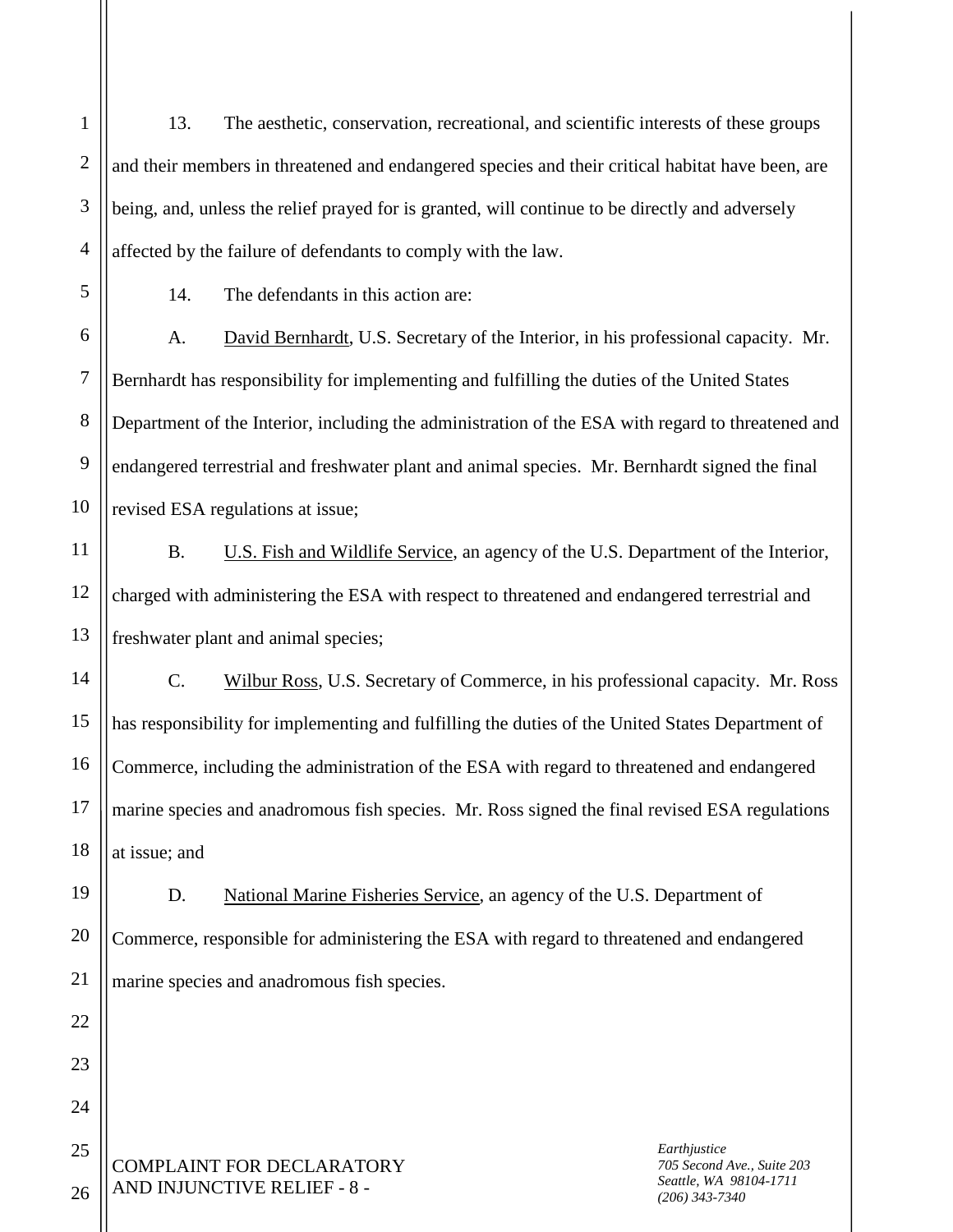1 2

3

4

5

6

7

8

9

11

12

13

14

15

17

#### BACKGROUND

## I. THE ENDANGERED SPECIES ACT MAKES CONSERVATION, PROTECTION, AND RECOVERY OF IMPERILED SPECIES AND THEIR HABITAT A NATIONAL PRIORITY.

10 15. Congress passed the ESA in 1973 in response to the extinction crisis to "provide a means whereby the ecosystems upon which endangered species and threatened species depend may be conserved, [and] to provide a program for the conservation of such endangered species and threatened species…." 16 U.S.C. § 1531(b). Congress defined "conservation" under the ESA as "the use of all methods and procedures which are necessary to bring any endangered species to the point at which the measures provided pursuant to this act are no longer necessary," that is, when the species have recovered and no longer need the protection of the ESA. 16 U.S.C. § 1532(3).

16. In broad strokes, the ESA seeks to protect and recover imperiled species and populations by listing them as threatened or endangered based on enumerated statutory factors, 16 U.S.C. § 1533(a)(1)(A)-(E), using the "best scientific and commercial data available. 16 U.S.C. § 1533(b).

16 18 19 17. The term "endangered species is defined as "any species which is in danger of extinction throughout all or a significant portion of its range." 16 U.S.C. § 1532(6). A threatened species is "any species which is likely to become an endangered species within the foreseeable future throughout all or a significant portion of its range. 16 U.S.C. § 1532(20).

20 21 22 23 24 18. At the same time as a species is listed as threatened or endangered, the Services must designate and protect critical habitat for the species, subject to certain exceptions. 16 U.S.C. § 1533(a)(3), (b)(2). The ESA directs FWS and NMFS to issue additional protective regulations for threatened species if deemed necessary and advisable. 16 U.S.C. § 1533(d). The listing and designation of critical habitat provisions are contained in Section 4 of the ESA – the

COMPLAINT FOR DECLARATORY AND INJUNCTIVE RELIEF - 9 -

*Earthjustice 705 Second Ave., Suite 203 Seattle, WA 98104-1711 (206) 343-7340*

26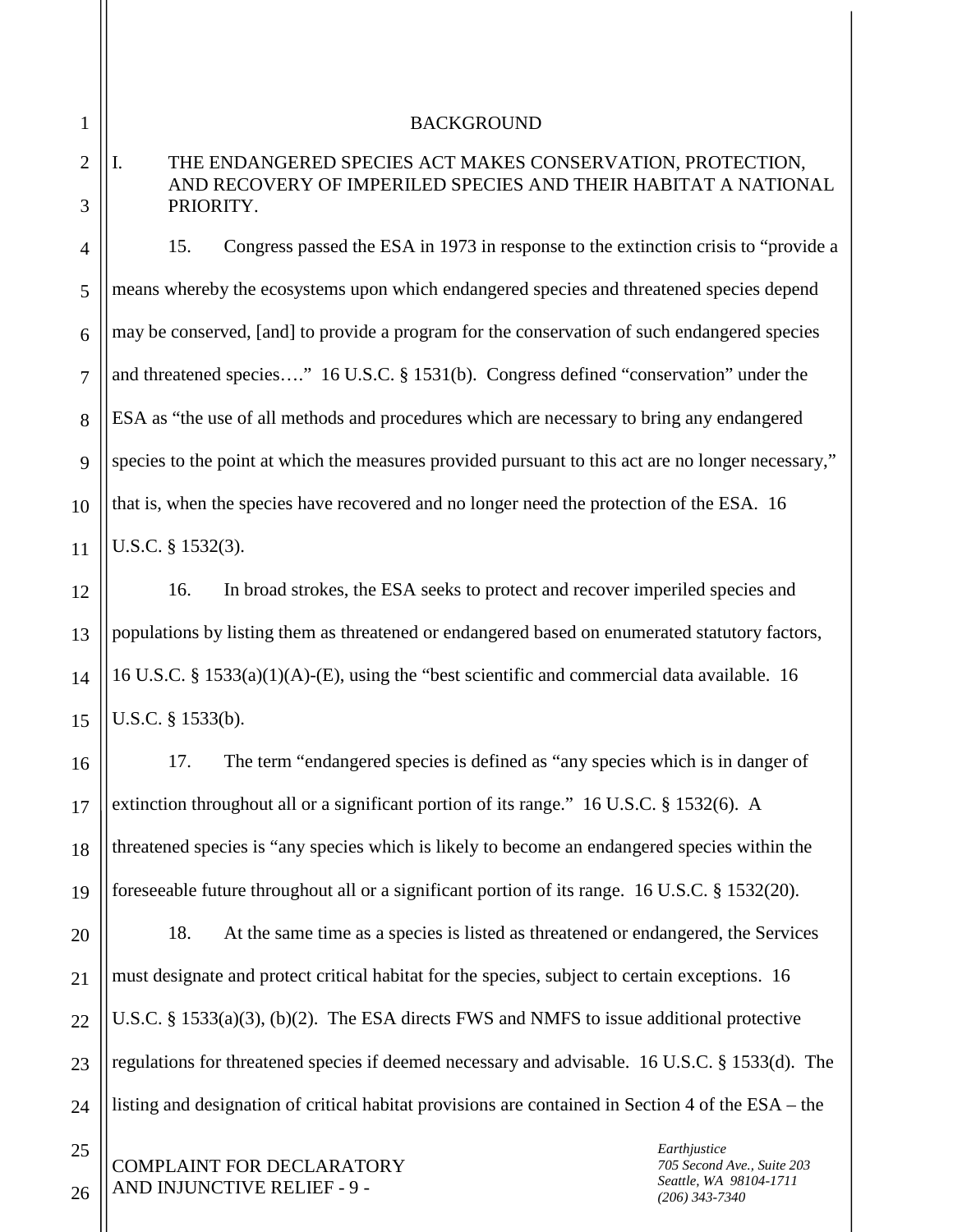| $\mathbf{1}$   | section Congress labeled the "cornerstone of effective implementation" of the Act. S. Rep. No.                                                                                                                               |  |  |
|----------------|------------------------------------------------------------------------------------------------------------------------------------------------------------------------------------------------------------------------------|--|--|
| $\overline{2}$ | 97-418, at 10 (1982).                                                                                                                                                                                                        |  |  |
| 3              | 19.<br>Congress expressly recognized the independent value of protecting critical habitat                                                                                                                                    |  |  |
| $\overline{4}$ | when it enacted the ESA:                                                                                                                                                                                                     |  |  |
| 5              | Man can threaten the existence of species of plants and animals in<br>any of a number of ways.  The most significant of those has<br>proven also to be the most difficult to control: the destruction of<br>critical habitat |  |  |
| 6              |                                                                                                                                                                                                                              |  |  |
| 7              | There are certain areas which are critical which can and should be                                                                                                                                                           |  |  |
| 8              | set aside. It is the intent of this legislation to see that our ability to<br>do so, at least within this country, is maintained.                                                                                            |  |  |
| 9              | H.R. Rep. No. 412, 93d Cong., 1st Sess. 5 (1973).                                                                                                                                                                            |  |  |
| 10             | 20.<br>In 1976, Congress reiterated the distinct importance of critical habitat and the                                                                                                                                      |  |  |
| 11             | prohibition on adverse modification:                                                                                                                                                                                         |  |  |
| 12             | It is the Committee's view that classifying a species as endangered                                                                                                                                                          |  |  |
| 13             | or threatened is only the first step in insuring its survival. Of equal<br>or more importance is the determination of the habitat necessary                                                                                  |  |  |
| 14             | for that species' continued existence. Once a habitat is so<br>designated, the Act requires that proposed federal actions not                                                                                                |  |  |
| 15             | adversely affect the habitat. If the protection of endangered and<br>threatened species depends in large measure on the preservation of                                                                                      |  |  |
| 16<br>17       | the species' habitat, then the ultimate effectiveness of the<br>Endangered Species Act will depend on the designation of critical<br>habitat.                                                                                |  |  |
| 18             | H.R. Rep. No. 887, 94th Cong., 2d Sess. 3 (1976).                                                                                                                                                                            |  |  |
| 19             | 21.<br>Under ESA Section 7, Congress charged each and every federal agency with the                                                                                                                                          |  |  |
| 20             | affirmative duty to further conservation of imperiled species; the ESA explicitly elevates species                                                                                                                           |  |  |
| 21             | protection over the primary missions of federal agencies. 16 U.S.C. § 1536(a).                                                                                                                                               |  |  |
| 22             | In addition to an overarching affirmative duty, the ESA requires every federal<br>22.                                                                                                                                        |  |  |
| 23             | agency to obtain review and clearance for activities that may affect listed species or their habitat.                                                                                                                        |  |  |
| 24             | If an activity authorized, funded, or carried out by a federal agency may affect a listed species or                                                                                                                         |  |  |
| 25             | Earthjustice                                                                                                                                                                                                                 |  |  |
| 26             | <b>COMPLAINT FOR DECLARATORY</b><br>705 Second Ave., Suite 203<br>Seattle, WA 98104-1711<br>AND INJUNCTIVE RELIEF - 10 -<br>$(206)$ 343-7340                                                                                 |  |  |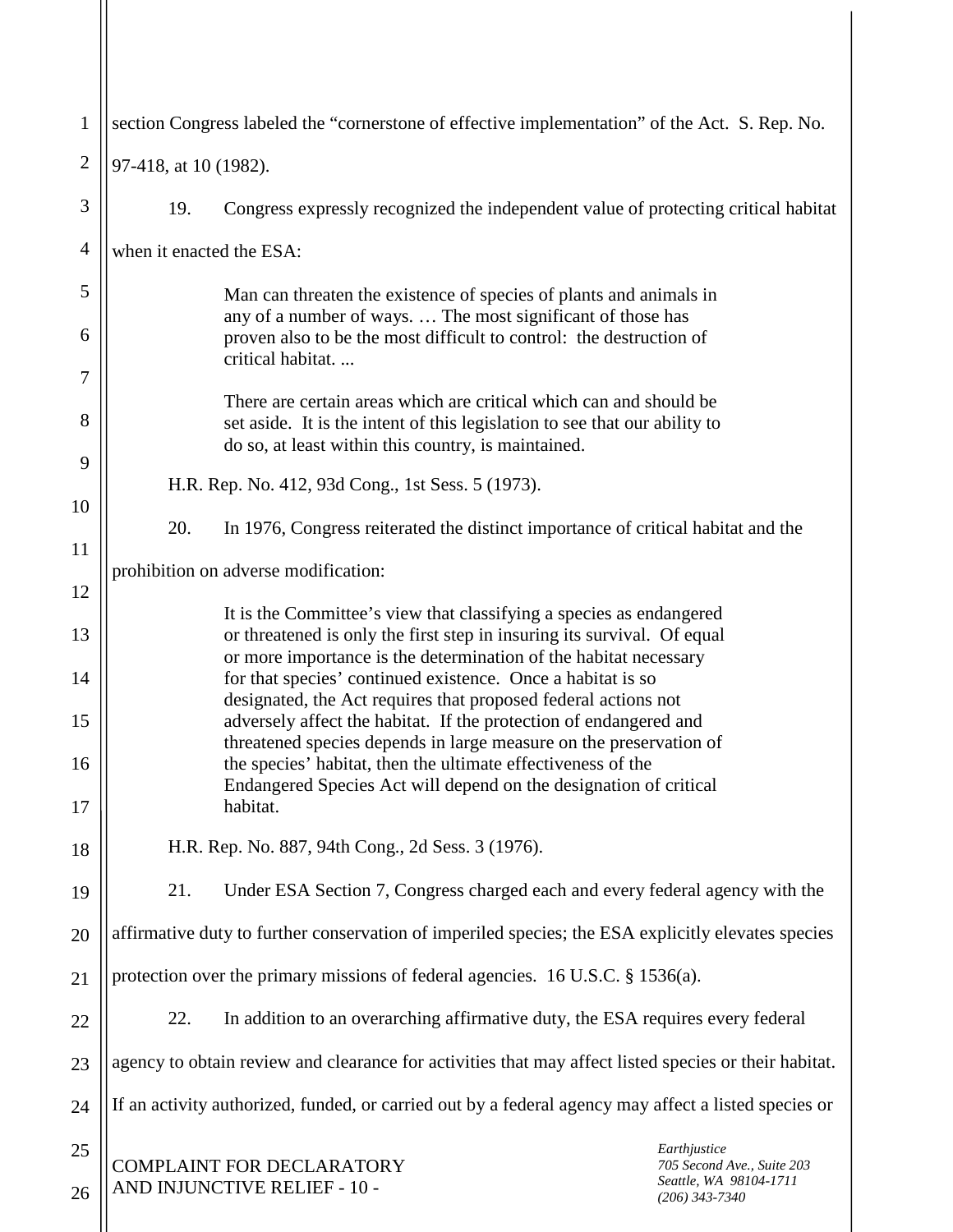2 3 4 its designated critical habitat, that activity cannot go forward until consultation (a biological review of the proposal by FWS or NMFS) ensures that it will not "jeopardize" the species or result in the "destruction or adverse modification" of designated critical habitat. 16 U.S.C. § 1536(a)(2); 50 C.F.R. § 402.14(a).

5 6 7 8 9 10 23. Agency actions subject to consultation include actions taken by the Services themselves. *See* FWS and NMFS, Endangered Species Act Consultation Handbook 1-5 to 1-6, App. E (1998) (describing Intra-Service Section 7 Consultation requirements), *available at* http://www.fws.gov/endangered/consultations/s7hndbk/s7hndbk.htm. When the Services' own actions "may affect" a listed species or critical habitat, they must consult with the Endangered Species office of FWS or the NMFS Office of Protected Resources.

11 12 13 14 15 16 17 24. The listing of a species as endangered under the ESA triggers prohibitions under Section 9 of the Act, 16 U.S.C. § 1538, including the prohibition on the "take," of species, which is defined to include "to harass, harm, pursue, hunt, shoot, wound, kill, trap, capture, or collect, or to attempt to engage in any such conduct." 16 U.S.C. § 1532(18); *see also* 50 C.F.R. § 17.3 (harm "means an act which actually kills or injures wildlife. Such act may include significant habitat modification or degradation where it actually kills or injures wildlife by significantly impairing essential behavioral patterns, including breeding, feeding or sheltering.").

18 19 20 21 22 25. The prohibitions in ESA Section 9 also extend beyond intentional take of endangered species to "incidental take," or take that is not a direct goal of the proposed action. During Section 7 consultation, if FWS or NMFS concludes that take will not jeopardize the species, then the agency may issue a written statement that specifies the impacts of the incidental taking on the species, mitigation measures, reporting requirements, and any other terms and

COMPLAINT FOR DECLARATORY AND INJUNCTIVE RELIEF - 11 -

*Earthjustice 705 Second Ave., Suite 203 Seattle, WA 98104-1711 (206) 343-7340*

26

25

23

24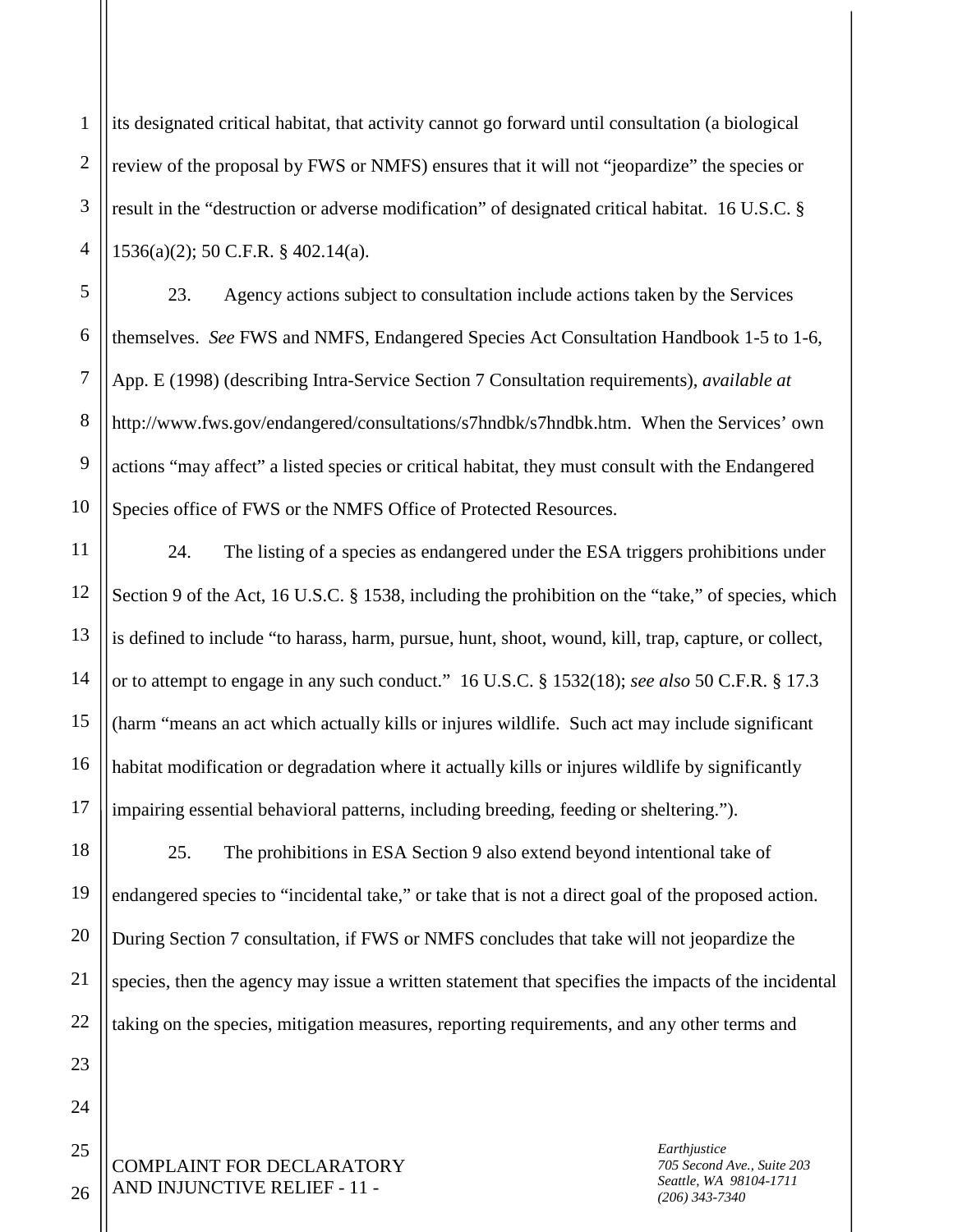1 2 conditions with which the action agency must comply ("Incidental Take Statement"). 16 U.S.C.  $§ 1536(b)(4)(C).$ 

3 4 5 6 7 8 26. Similarly, ESA Section 10 regulates incidental take by private entities. FWS or NMFS may permit "any taking otherwise prohibited by Section 9(a)(1)(B) if such taking is incidental to, and not the purpose of, the carrying out of an otherwise lawful activity." 16. U.S.C. 1539(a)(1)(B). If FWS or NMFS finds that the taking will not reduce the likelihood of the survival and recovery of the species, the agency may issue an Incidental Take Permit. 16 U.S.C. § 1539(a)(2)(B)(iv).

9 10 11 12 27. Today, the ESA protects more than 1,600 plant and animal species and millions of acres have been designated as critical habitat to allow for species' survival and recovery. Since its enactment, the ESA has prevented the extinction of 99 percent of the species under its protections.

II. OVER FORTY YEARS AGO, FWS PROMULGATED THE BLANKET 4(D) RULE TO ENSURE COMPLETE PROTECTION FOR ALL THREATENED SPECIES.

28. Section 4(d) of the ESA requires the Services to promulgate regulations necessary and advisable to conserve species listed as threatened, including regulations prohibiting the take of threatened species. 16 U.S.C. § 1533(d).

29. In 1975, only two years after Congress enacted the ESA, FWS exercised its authority and responsibility under Section 4(d) to extend the prohibition on "take" in Section 9 of the ESA to all threatened species. 50 C.F.R. § 17.31(a) (2018); Reclassification of the American Alligator and Other Amendments, 40 Fed. Reg. 44,111, 44,425 (Sept. 26, 1975). This rule created the default situation that a threatened species would receive all of the "anti-take" protections provided to endangered species, unless FWS promulgated a species-specific rule that changed those protections.

COMPLAINT FOR DECLARATORY AND INJUNCTIVE RELIEF - 12 -

*Earthjustice 705 Second Ave., Suite 203 Seattle, WA 98104-1711 (206) 343-7340*

26

13

14

15

16

17

18

19

20

21

22

23

24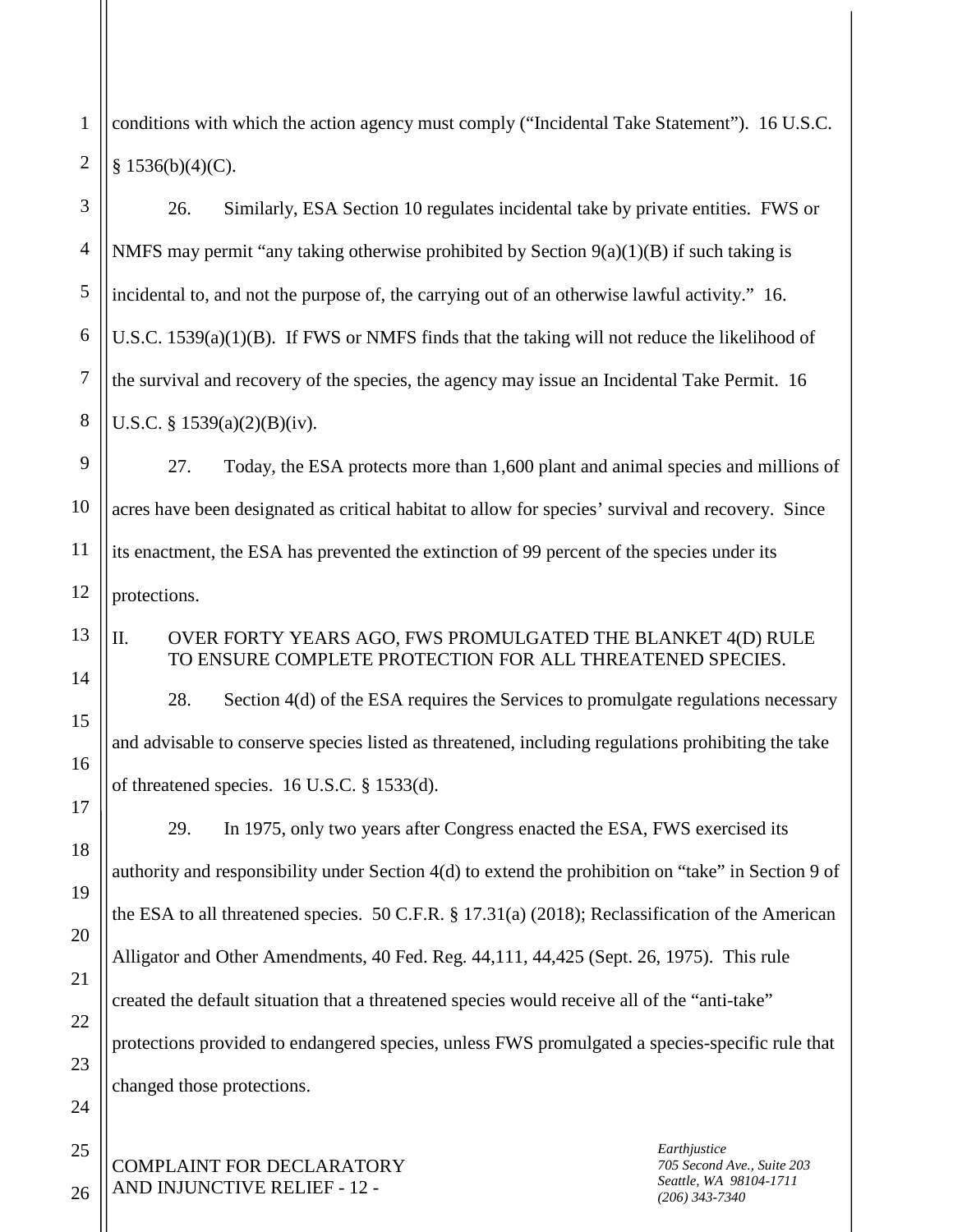2 3 4 30. Colloquially referred to as the "Blanket 4(d) Rule," *id.,* the D.C. Circuit upheld it against *ultra vires* and contrary to the plain language of the statute challenges. *Sweet Home Chapter of Cmtys. for a Great Or. v. Babbitt*, 1 F.3d 1, 5-8 (D.C. Cir. 1993), *rev'd on other grounds*, 515 U.S. 687 (1995).

5 6 8 9 10 31. FWS found that presumptively providing threatened species with protection, rather than reserving it solely for endangered species facing imminent extinction, allowed the agency to work towards halting the slide of threatened species to endangered status. In addition to flexibility, this approach allowed the agency to protect threatened species while working on a species-specific rulemaking. FWS noted that the presumption of complete protection, along with the ability to tailor protections if need be with a specific 4(d) rule, constituted "the cornerstone of the system for regulating threatened wildlife." 40 Fed. Reg. at 44,414.

12 13 14 15 16 17 18 19 20 32. On September 16, 1977, FWS clarified the Blanket 4(d) Rule and explicitly prohibited the possession of illegally taken threatened species, as well as their commercial transportation and sale in foreign or interstate commerce. Protection for Threatened Species of Wildlife, 42 Fed. Reg. 46,561-62 (September 16, 1977); *see also* 42 Fed. Reg. 46,539 (September 16, 1977) (exercising emergency rulemaking authority to make the prohibition on the possession, transportation, and sale of illegally taken threatened species immediately effective). Maintaining the presumption of protection, this clarifying amendment to the Blanket 4(d) Rule continued to presumptively apply the strict prohibitions applicable to endangered species to threatened species.

21 22 23 33. Since 1975, FWS has listed over 300 species as threatened and applied the Blanket 4(d) Rule to them. Of that number, less than a quarter later received species-specific Section 4(d) rules.

COMPLAINT FOR DECLARATORY AND INJUNCTIVE RELIEF - 13 -

*Earthjustice 705 Second Ave., Suite 203 Seattle, WA 98104-1711 (206) 343-7340*

26

24

25

1

7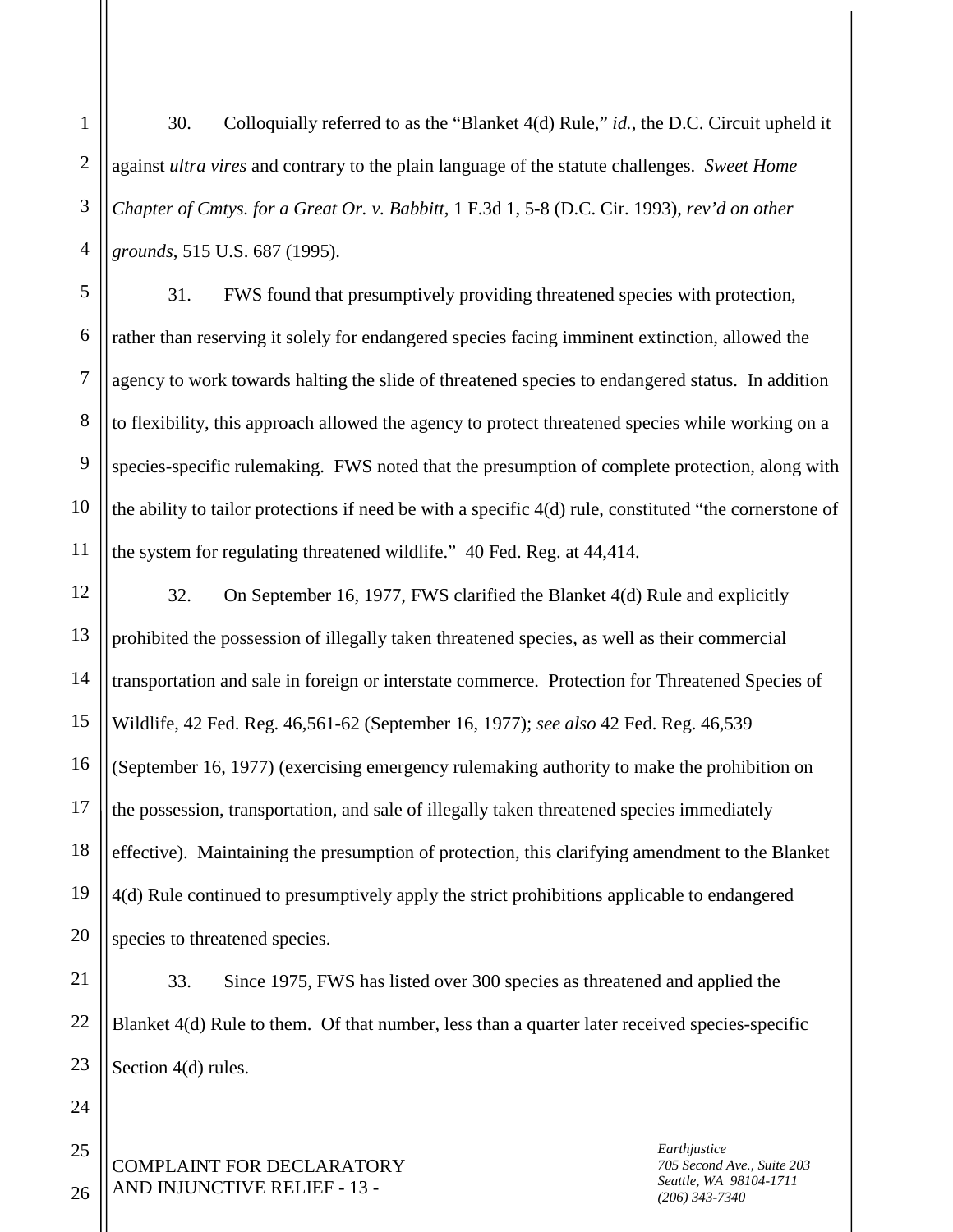| 1                   | III.<br>FOR OVER THIRTY YEARS, THE SERVICES' JOINT REGULATIONS HAVE<br>IMPLEMENTED ESA SECTIONS 4 AND 7.                      |  |  |
|---------------------|-------------------------------------------------------------------------------------------------------------------------------|--|--|
| $\overline{2}$<br>3 | 34.<br>FWS and NMFS are the federal agencies charged by Congress with implementing                                            |  |  |
| $\overline{4}$      | the ESA, and most of their ESA regulations have been in effect since 1986 or earlier. The                                     |  |  |
| 5                   | Services adopted joint regulations implementing ESA Sections 4 and 7 approximately 30 years                                   |  |  |
| 6                   | ago. See 45 Fed. Reg. 13,010 (Feb. 27, 1980) (Section 4); 48 Fed. Reg. 38,900 (Oct. 1, 1984                                   |  |  |
| 7                   | (Section 4); 51 Fed. Reg. 19,926 (June 3, 1986) (Section 7). The ESA Regulations have not been                                |  |  |
| 8                   | substantially amended since that time, with only minor amendments adopted in 2015 and 2016.                                   |  |  |
| 9                   | See 80 Fed. Reg. 26,832 (May 11, 2015) (Section 7); 81 Fed. Reg. 7,214 (Feb. 11, 2016)                                        |  |  |
| 10                  | (Section 7); 81 Fed. Reg. 7,439 (Feb. 11, 2016) (Section 4).                                                                  |  |  |
| 11                  | IV.<br>THE CHALLENGED REGULATIONS REVERSE PROTECTIONS FOR<br>THREATENED AND ENDANGERED SPECIES AND THEIR CRITICAL HABITAT.    |  |  |
| 12                  | The 2018 Proposed Rules<br>A.                                                                                                 |  |  |
| 13                  | On July 25, 2018, FWS and NMFS issued three proposed regulatory packages<br>35.                                               |  |  |
| 14                  | revising the ESA regulations. All three proposed regulatory changes sought to carry out                                       |  |  |
| 15                  | Executive Order 13777, which directs federal agencies to eliminate allegedly "unnecessary                                     |  |  |
| 16                  | regulatory burdens." Enforcing the Regulatory Reform Agenda, 82 Fed. Reg. 12,285 (Mar. 1,                                     |  |  |
| 17                  | 2017). First, FWS proposed to repeal the Blanket 4(d) Rule by revising regulations found in 50                                |  |  |
| 18                  | C.F.R. §§ 17.31, 17.71. 83 Fed. Reg. 35, 174-78 (July 25, 2018). While conceding that the                                     |  |  |
| 19                  | Blanket 4(d) rule represented a reasonable interpretation of the ESA, FWS attempted to justify                                |  |  |
| 20                  | the proposed repeal of the Blanket 4(d) Rule by asserting that it wished to align itself with the                             |  |  |
| 21                  | procedures used by NMFS and that it had developed experience on species-specific 4(d) rules                                   |  |  |
| 22                  | over the years. 83 Fed. Reg. at 35,175.                                                                                       |  |  |
| 23                  | The second package of proposed regulatory revisions focused on the rules<br>36.                                               |  |  |
| 24                  | promulgated by FWS and NMFS implementing the listing, delisting, and designation of critical                                  |  |  |
| 25                  | Earthjustice<br>705 Second Ave., Suite 203<br>COMPLAINT FOR DECLARATORY<br>Seattle, WA 98104-1711<br>NID INIHNCTIVE DELIEE 14 |  |  |

*(206) 343-7340*

 $_{26} \parallel$  AND INJUNCTIVE RELIEF - 14 -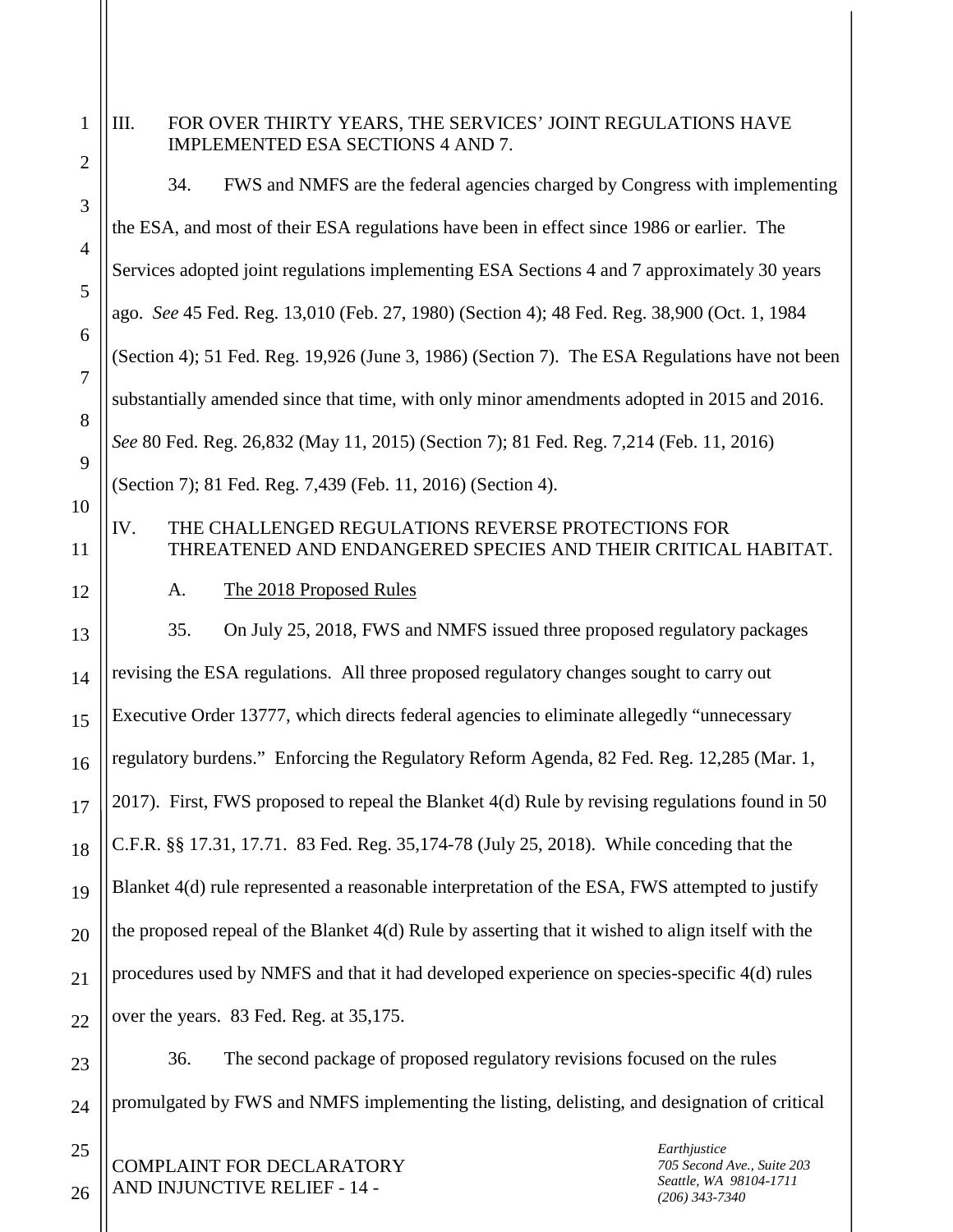1 2 3 habitat provisions of ESA Section 4, specifically 50 C.F.R. § 424.11 (Factors for Listing, Delisting, or Reclassifying Species) and 50 C.F.R. § 424.12 (Criteria for Designating Critical Habitat). 83 Fed. Reg. 35,193-201 (July 25, 2018).

4 5 6 7 8 37. The third set of proposed regulatory changes involved the FWS and NMFS regulations implementing ESA Section 7. 83 Fed. Reg. 35,178-93 (July 25, 2018). These revisions proposed changes to the regulatory definitions (50 C.F.R. § 402.02), regulations on formal consultation (50 C.F.R. § 402.14), regulations on reinitiation of formal consultation (50 C.F.R. § 402.16), and those for other provisions (50 C.F.R. § 402.17).

9 10 12 13 14 15 38. In both packages proposing changes to the rules implementing ESA Sections 4 and 7, FWS and NMFS also asked for input on broad, unfocused swaths of the regulations, seeking comments on "any provisions in part 424 of the regulations, including but not limited to revising or adopted as regulations existing practices or policies, or interpreting terms or phrases from the Act." 83 Fed. Reg. at 35,194. "[T]he final rule may include revisions to any provisions in part 424 that are a logical outgrowth of this proposed rule." *Id.*; *see also* 83 Fed. Reg. at 35,179 (same for revisions in part 402).

16 17 18 19 20 21 22 23 39. The federal agencies indicated that they were not likely to undertake an environmental assessment or environmental impact statement under NEPA when promulgating the proposed revisions. The agencies asserted that the rules would likely fall under a "categorical exclusion" exempting them from NEPA review. 83 Fed. Reg. at 35,176, 35,191, 35,200. Specifically, FWS and NMFS stated that the proposed rules were likely categorically exempt as "policy, directive, regulation, or guideline that is administrative, legal, technical, or procedural in nature" that "would not individually or cumulatively have a significant effect on the human environment." *Id*.

COMPLAINT FOR DECLARATORY AND INJUNCTIVE RELIEF - 15 -

*Earthjustice 705 Second Ave., Suite 203 Seattle, WA 98104-1711 (206) 343-7340*

25 26

24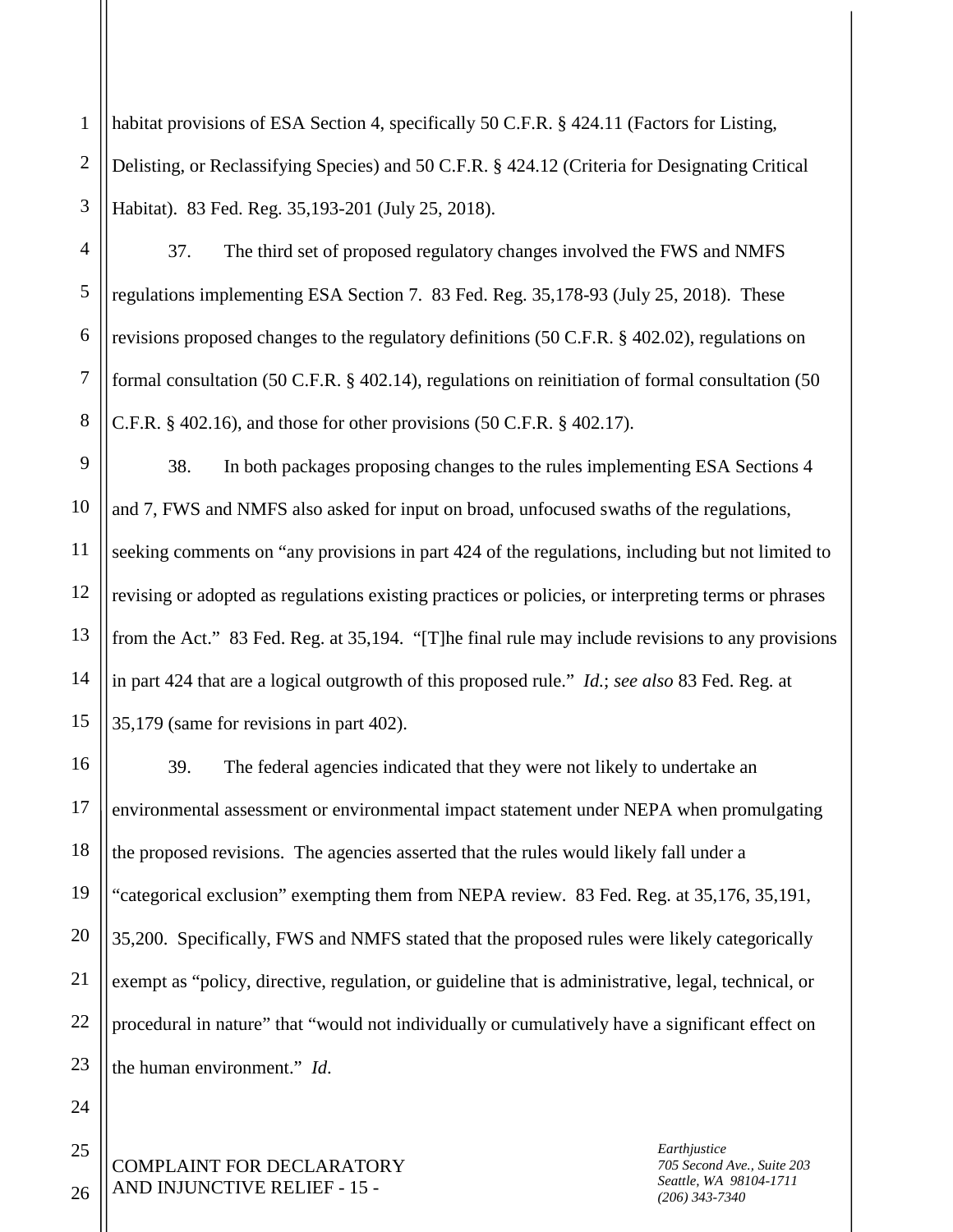2 3 4 40. FWS and NMFS accepted comments on all three packages of proposed ESA revised regulations through September 24, 2018. The proposed revisions sparked great concern and controversy, with over 800,000 comments being submitted to the agencies opposed to the proposed revisions.

5

7

1

# B. The Final 2019 FWS Repeal of the Blanket 4(d) Rule

6 8 9 10 41. On August 12, 2019, FWS issued final rules amending 50 C.F.R. §§ 17.31 and 17.71 to eliminate the Blanket 4(d) Rule that prohibits take of threatened animals and plants. Final Rule, Revision of the Regulations for Prohibitions to Threatened Wildlife and Plants, *available at* https://www.fws.gov/endangered/esa-library/pdf/prohibitions-to-threatened-wildlifeand-plants.pdf and http://www.regulations.gov in Docket No. FWS–HQ–ES– 2018–0007.

11 12 13 14 15 42. FWS's new rule removes the presumption that threatened species will receive protection from take, which has far-reaching impacts. Any species listed or reclassified as threatened in the future "would have protective regulations only if the Service promulgates a species-specific rule," and yet the new rule imposes no obligation on FWS to adopt any such species-specific rules.

16 17 18 19 20 21 22 23 43. FWS gave scant reasons for eliminating the Blanket 4(d) Rule. First, FWS noted that the Department of Commerce (acting through NMFS) did not have a similar rule for species under its jurisdiction. Second, FWS alleged that it had acquired "considerable experience in developing species-specific rules over the years." The agency went on to allege that such species-specific 4(d) rules provide benefits such as "removing redundant permitting requirements, facilitating implementation of beneficial conservation actions, and making better use of [the agency's] limited personnel and fiscal resources by focusing prohibitions on the stressors contributing to the threatened status of the species."

COMPLAINT FOR DECLARATORY AND INJUNCTIVE RELIEF - 16 -

*Earthjustice 705 Second Ave., Suite 203 Seattle, WA 98104-1711 (206) 343-7340*

26

24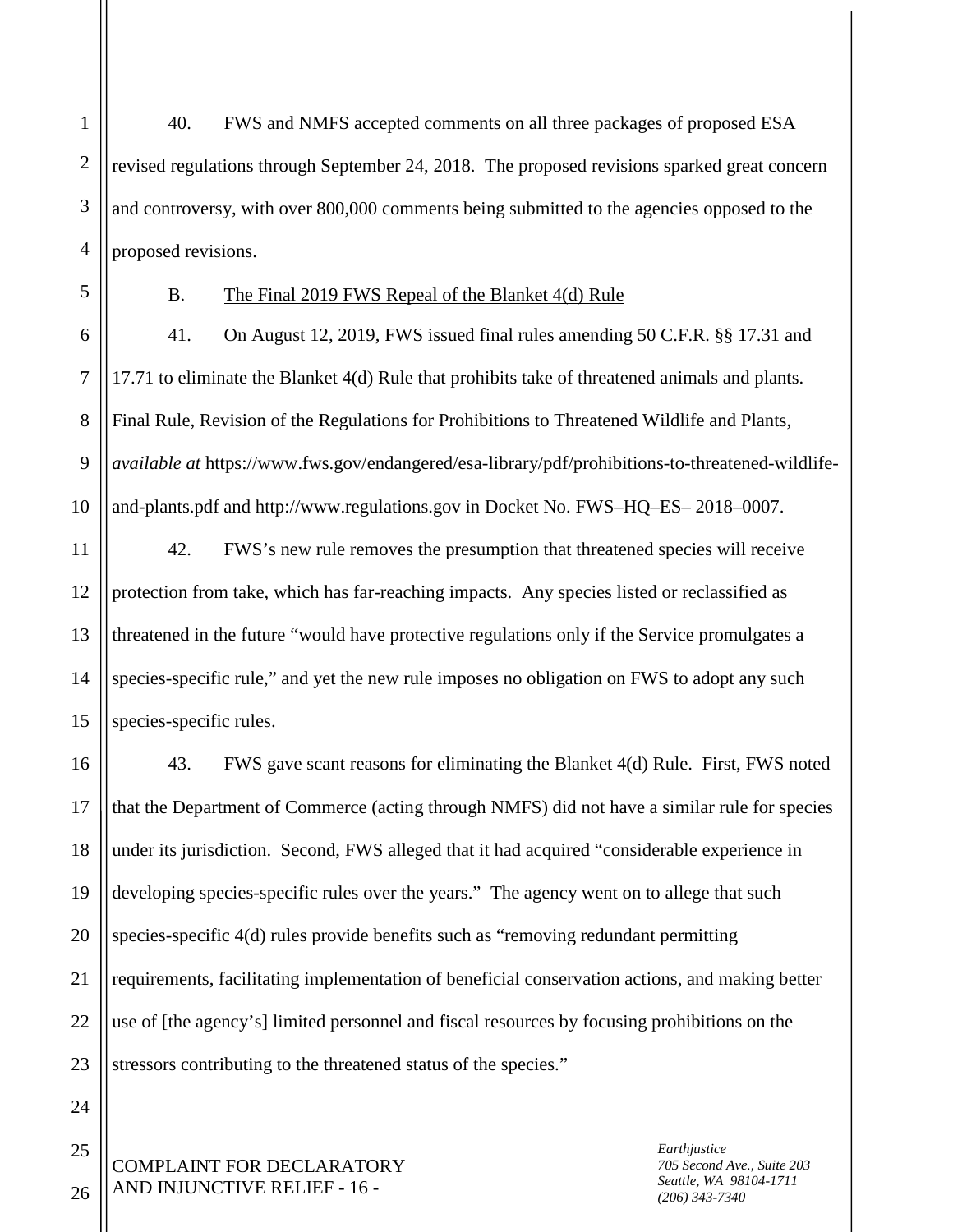44. FWS claimed that reversal of the Blanket 4(d) Rule will allow FWS to "tailor [species-specific] regulations to the conservation needs of the species." In support of the revision, FWS noted two species-specific 4(d) rules which were adopted while the Blanket 4(d) Rule was still in effect, citing the coastal California gnatcatcher's and Kentucky arrow darter's species-specific 4(d) rules as examples of when species-specific 4(d) rules allowed FWS to "capitalize" on specific regulations to meet the "conservation needs of the species."

7 8 9 10 11 45. Commenters on the rule, including plaintiffs, noted that FWS has issued speciesspecific 4(d) rules for only a fraction of the species listed in the last ten years; NMFS manages far fewer species than FWS and has still failed to provide species-specific 4(d) rules for all its threatened species; and the Blanket 4(d) Rule in no way prohibited FWS from issuing speciesspecific 4(d) rules, as its own examples highlighted.

12 13 14 15 16 17 18 19 46. In response to comments critical of FWS's intent to eliminate the Blanket 4(d) Rule, FWS responded that it "intended to finalize species-specific 4(d) rules concurrently with final listing or reclassification determinations. *Id.* However, FWS refused to create a binding regulatory requirement to ensure concurrent promulgation of listing and species-specific 4(d) decisions. FWS also asserted its interpretation that the statute itself does not require speciesspecific 4(d) rules to be promulgated at the time of listing. *Id.* ("[W]e have discretion to revise or promulgate species-specific rules at any time after the final listing or reclassification determination.").

20

1

2

3

4

5

6

## C. The Final Section 4 Listing and Critical Habitat Regulatory Revisions

21 22 23 24 47. On August 12, 2019, FWS and NMFS issued final changes to the joint regulations that implement ESA Section 4 listing and critical habitat requirements. Final Rule, Revision of the Regulations for Listing Species and Designating Critical Habitat, *available at* https://www.fws.gov/endangered/esa-library/pdf/listing-and-designating-critical-habitat.pdf and

COMPLAINT FOR DECLARATORY AND INJUNCTIVE RELIEF - 17 -

*Earthjustice 705 Second Ave., Suite 203 Seattle, WA 98104-1711 (206) 343-7340*

26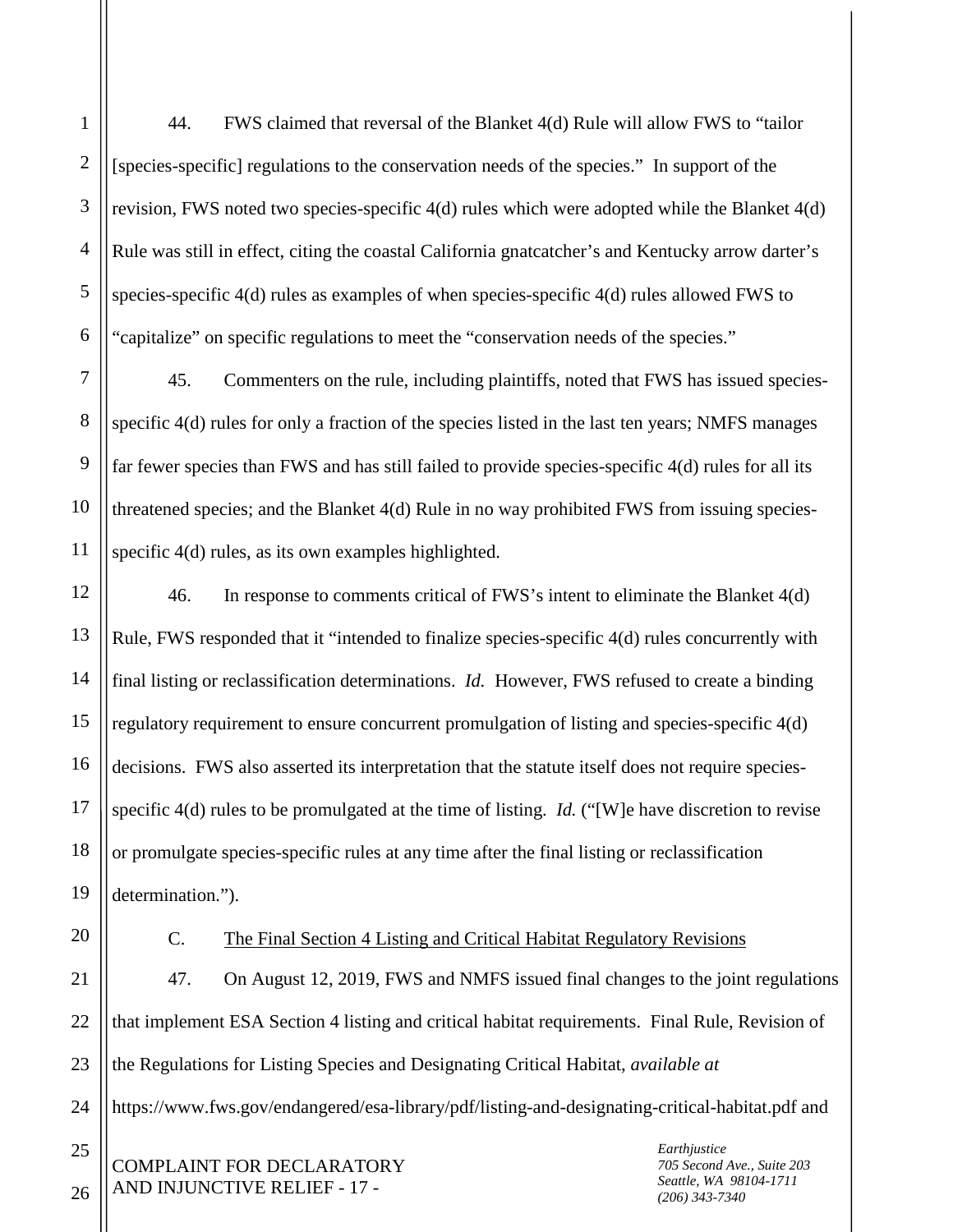1 2 at http://www.regulations.gov in Docket No. FWS–HQ–ES–2018–0006. Major changes and revisions are described below.

3

4

5

6

7

8

9

10

11

12

13

14

17

21

## *1. Adding economic considerations to listing decisions*

48. The ESA requires that listing decisions to protect endangered and threatened species be made "solely on the basis of the best scientific and commercial data available." 16 U.S.C. § 1533(b)(1)(A). Congress added the word "solely" in the 1982 amendments to the Act to underscore that non-biological considerations should play no role in listing decisions. Pub. L. No. 97-304, 96 Stat. 1411; *see also* H.R. Rep. No. 97-567, at 19 (1982) (noting that the term "solely" was added to emphasize that listing determinations were to be made "solely upon biological criteria and to prevent non-biological considerations from affecting such decisions").

49. The Services' final regulation deletes from 50 C.F.R. § 424.11(b), the Services' regulation establishing listing factors, the phrase "without reference to possible economic or other impacts."

# *2. Revising the definition of foreseeable future*

15 16 18 19 20 22 50. The Services finalized a new definition of the term "foreseeable future," which increased the level of certainty required to protect species, contravening Congress's intent to "give the benefit of the doubt to the species." H.R. Rep. No. 96-697, at 12 (1979) (Conf. Rep.), reprinted in 1979 U.S.C.C.A.N. 2572, 2576. Listing decisions must be made "solely on the basis of the best scientific and commercial data available," and injecting notions of "likelihood" into those decisions is contrary to the ESA. While the Services purported to follow the guidance set forth in a 2009 opinion from the Department of the Interior's Solicitor (M-37021, Jan. 16, 2009), the revised definition deviates significantly from current practice and the 2009 opinion.

23 24 51. The 2009 Opinion's definition of "the foreseeable future" was animated by a desire to avoid "reliance on assumption, speculation, or preconception." 2009 Opinion at 8. To

COMPLAINT FOR DECLARATORY AND INJUNCTIVE RELIEF - 18 -

*Earthjustice 705 Second Ave., Suite 203 Seattle, WA 98104-1711 (206) 343-7340*

26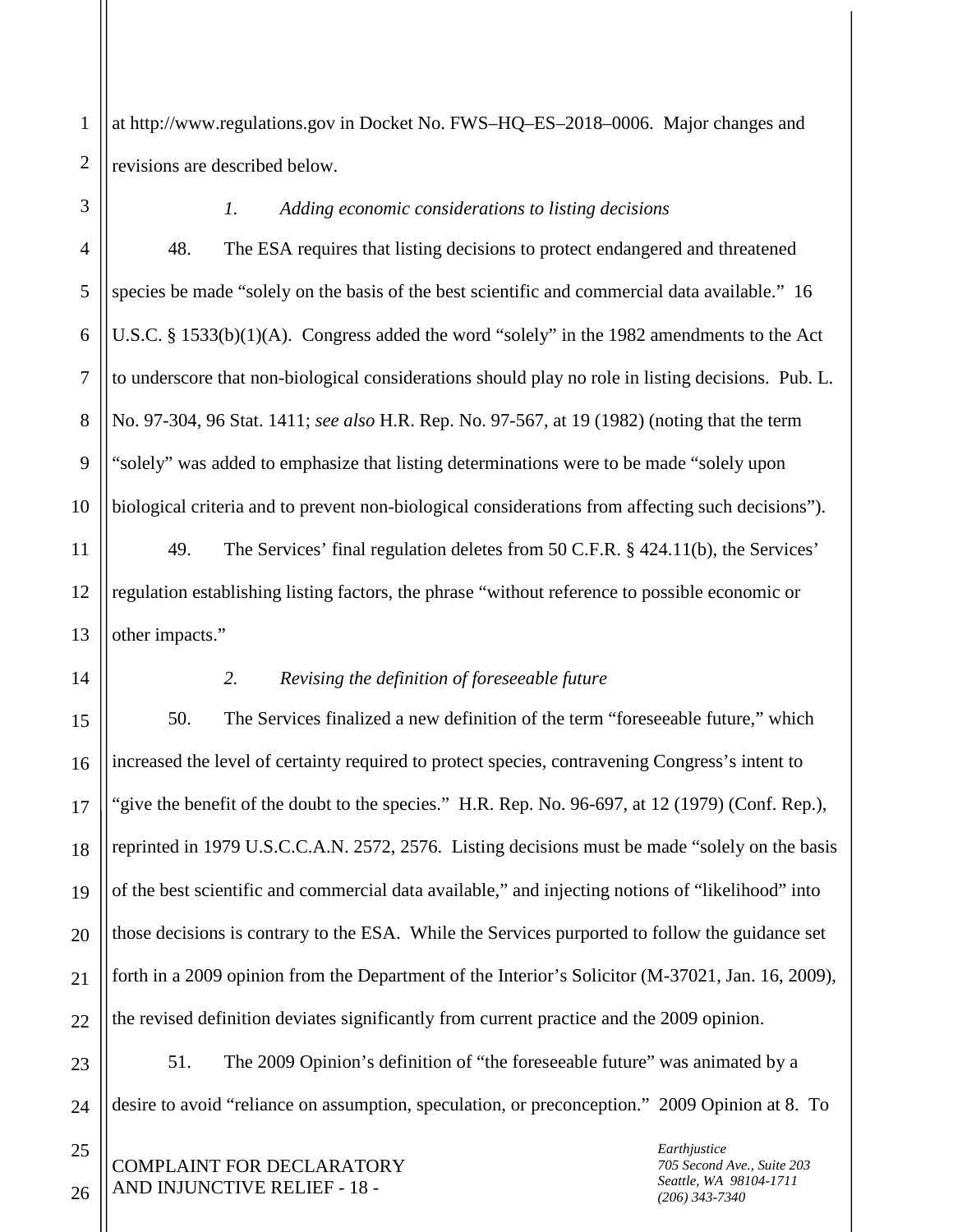1 2 3 4 ensure imperiled species receive the benefit of the doubt in listing decisions, as Congress intended, the 2009 Opinion requires only that predictions be reliable, rejecting a definition that would limit "the foreseeable future" to only "predictions that can be made with certainty." *Id*. at 9.

5 6 7 8 9 10 11 12 13 52. The final changes to Section 424.11 do not adopt the 2009 Opinion's definition, instead adding the requirements that "both the future threats and the species' responses to those threats are likely." Demanding that both threats and responses to threats be "likely" — which the Services clarified means "more likely than not" — goes beyond ensuring against decisions based on assumption, speculation, or preconception. The consequence of imposing this increased certainty requirement is that species facing extinction from the impacts of climate change or other future events involving prediction and uncertainty will improperly be deprived of protection until after it is too late to prevent their extinction, violating the ESA's command to use the best available science.

14

#### *3. Undermining recovery criteria*

15 16 17 18 19 20 21 22 23 24 53. For nearly four decades, the ESA's listing regulations restricted the delisting of a species to only situations where the best scientific and commercial data available "substantiate" that the species is no longer threatened nor endangered. 45 Fed. Reg. 13,010, 13,023 (Feb. 27, 1980) (promulgating original version of 50 C.F.R. § 424.11(d)). The previous regulations specified that the Services either must know the locations and fate of all individuals of the species or must allow "a sufficient period of time" before delisting to "indicate clearly" the species is actually extinct. 50 C.F.R. § 424.11(d)(1). The Services insisted on this high bar to ensure that any decision to delist due to extinction is based on "conclusive evidence appropriate for the species in question." 49 Fed. Reg. 38,900, 38,903 (Oct. 1, 1984); *see* also FWS, Proposed Rule, Endangered Status for Franklin's Bumble Bee, 84 Fed. Reg. 40,006, 40,008

COMPLAINT FOR DECLARATORY AND INJUNCTIVE RELIEF - 19 -

*Earthjustice 705 Second Ave., Suite 203 Seattle, WA 98104-1711 (206) 343-7340*

26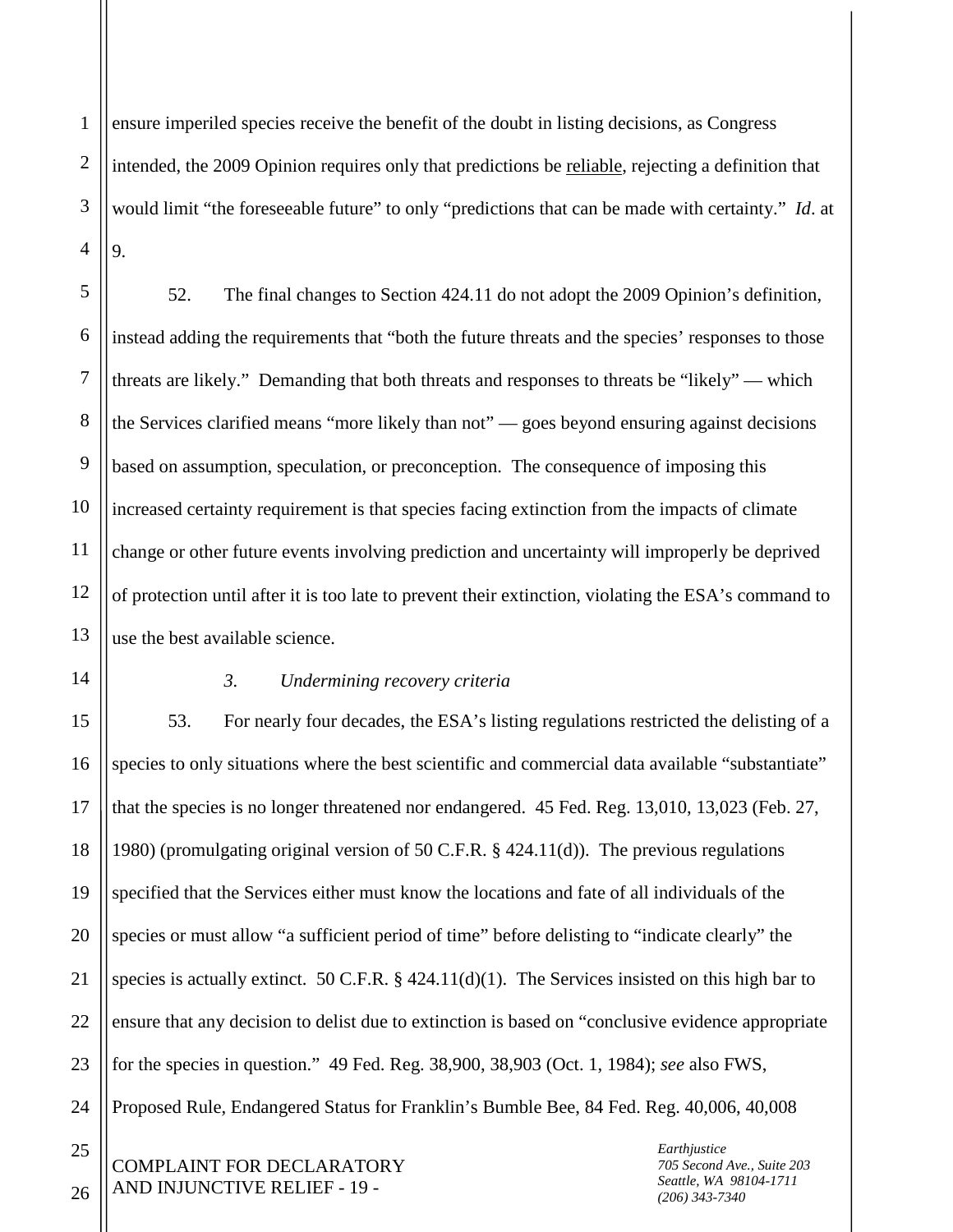1 2 3 (Aug. 13, 2019) ("Recent approaches to evaluating extinction likelihood place increased emphasis on the extensiveness and adequacy of survey effort, and caution against declaring a species as extinct in the face of uncertainty.") (citation omitted).

54. The Services' revisions drop the requirement that data "substantiate" any delisting decision. The revisions also permit the Services, in making delisting decisions, to disregard formal recovery and/or delisting criteria established in species recovery plans for the very purpose of gauging species' progress towards recovery.

4

5

6

7

8

### *4. Expanding critical habitat exemptions*

9 10 11 12 13 14 15 16 17 55. The ESA allows the Services to forego designating critical habitat for a species if such designation is "not prudent" because it could result in actual harm to the species. The final regulations expand the circumstances under which the Services may find designation "not prudent" to include situations where: the threatened destruction, modification, or curtailment of a species' habitat or range is not a threat to the species; threats to habitat "stem solely from causes that cannot be addressed through management actions resulting from" Section 7 consultations; or, areas within the jurisdiction of the United States provide no more than a "negligible" conservation value for a species occurring primarily outside the jurisdiction of the United States.

18 19 20 21 22 23 24 56. The ESA defines unoccupied critical habitat to include "specific areas outside the geographical area occupied by the species at the time it is listed" that "are essential for the conservation of the species." 16 U.S.C.  $\S$  1532(5)(A)(ii). Instead of focusing on whether unoccupied areas are essential for conservation based on the best available scientific data, the final regulations limit the designation of unoccupied critical habitat only to those situations where it can be determined with "reasonable certainty" both that the area will contribute to the conservation of the species and that the area contains at least one "physical or biological feature"

COMPLAINT FOR DECLARATORY AND INJUNCTIVE RELIEF - 20 -

*Earthjustice 705 Second Ave., Suite 203 Seattle, WA 98104-1711 (206) 343-7340*

26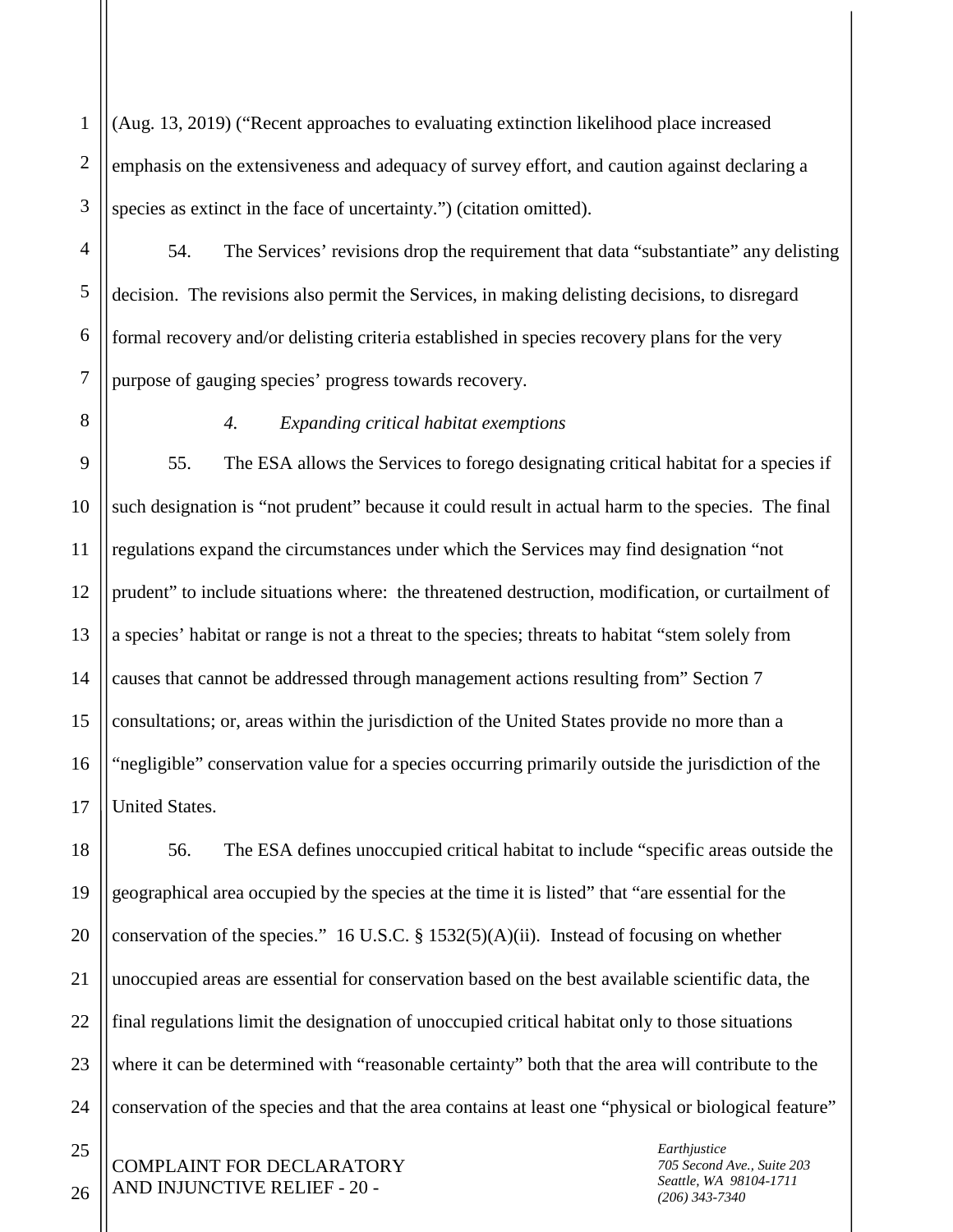2 3 essential to the conservation of the species. The final rule imposes an elevated certainty requirement on the determination of what areas are "essential," rather than requiring decisions to be made based on the best available science.

57. The final regulation also impermissibly and unreasonably limits the designation of unoccupied areas as critical habitat to situations where the designation of only occupied areas would be inadequate to ensure the conservation of the species. The Service itself previously identified such a limitation as "unnecessary and unintentionally limiting." FWS/NMFS, Proposed Regulatory Amendments re Critical Habitat, 79 Fed. Reg. 27,073 (May 12, 2014).

9 10 11 12 13 58. The final regulation also revises the definition of "physical and biological features" at 50 C.F.R. § 424.02 to define such features as "essential" only when they "occur in specific areas." This introduces a new limitation, not based in the statute, that restricts the designation of critical habitat. This change affects the designation of occupied critical habitat and, under the final rules, unoccupied critical habitat as well.

14

1

4

5

6

7

8

## D. The Final Section 7 Consultation Regulatory Changes

15 16 17 18 19 20 21 22 59. To ensure that any action by a Federal agency authorized, funded, or carried out by such agency is not likely to jeopardize the continued existence of any endangered or threatened species, ESA Section 7 requires FWS and NMFS as the consulting agencies to: (1) use the best available science; (2) conduct an independent scientific review as a check on agencies that might seek to take actions at the expense of protecting threatened and endangered species; and (3) if jeopardy or destruction/adverse modification of critical habitat is found, develop alternatives and mitigation that the action agencies must take to protect species and their habitat.

COMPLAINT FOR DECLARATORY AND INJUNCTIVE RELIEF - 21 -

*Earthjustice 705 Second Ave., Suite 203 Seattle, WA 98104-1711 (206) 343-7340*

26

23

24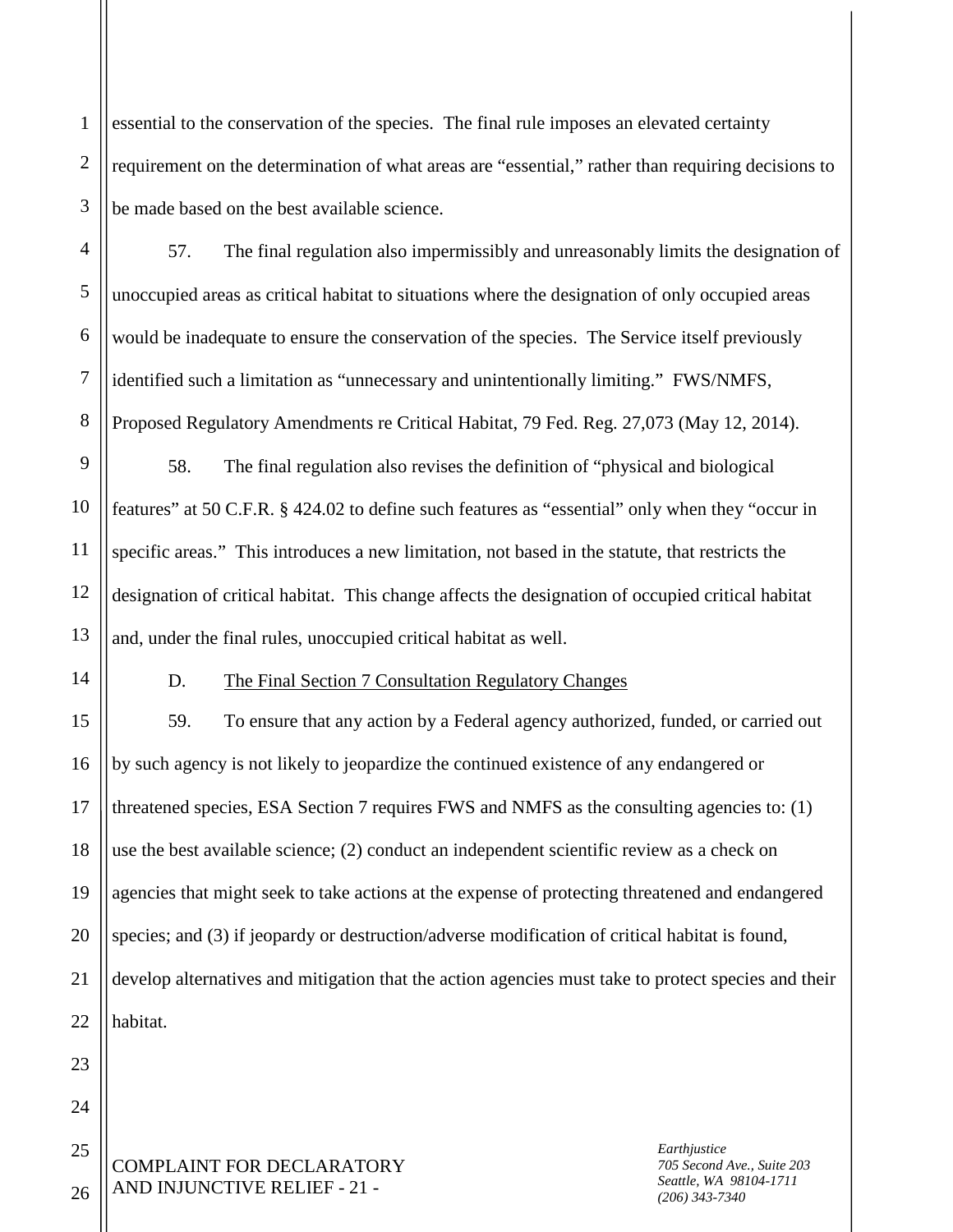60. The ESA makes the best science currently available the determinant of whether an action must undergo consultation or is likely to cause jeopardy or degrade critical habitat, and the ESA requires that uncertainty be resolved in favor of protection.

4 5 6 61. ESA regulations distinguish between two types of consultation: formal and informal. During both types of consultations, the action agencies and the Services have a statutory duty to use the best available scientific information. 16 U.S.C. § 1536(a)(2); 50 C.F.R.  $402.14(g)(8)$ .

8 9 10 11 12 13 14 15 62. Formal consultations culminate with the Services' issuance of a biological opinion, in which the Services determine whether an action is likely to either jeopardize the survival and recovery of a listed species or destroy or adversely modify a species' designated critical habitat. 16 U.S.C. § 1536(b); 50 C.F.R. 402.02 (definition of "formal consultation"). In order to make this determination, the Service must review all relevant information and provide a detailed evaluation of the action's effects, including the cumulative effects of other activities in the area, on the listed species and critical habitat. 16 U.S.C.  $\S$  1536(b)(3)(A); 50 C.F.R.  $\S$  $402.14(g)$ -(h).

63. As part of the formal consultation process, the Services must also formulate discretionary conservation recommendations to reduce or minimize the action's impacts on listed species or critical habitat.  $50$  C.F.R.  $\S$  402.14(g)(6).

64. If the Services determine that the action is likely to jeopardize the species or adversely modify its critical habitat, the biological opinion must specify reasonable and prudent alternatives that will avoid such jeopardy or adverse modification. 16 U.S.C. § 1536(b); 50 C.F.R. § 402.14(h)(3). If the jeopardy or adverse modification cannot be avoided, however, the agency action may not proceed.

COMPLAINT FOR DECLARATORY AND INJUNCTIVE RELIEF - 22 -

*Earthjustice 705 Second Ave., Suite 203 Seattle, WA 98104-1711 (206) 343-7340*

26

16

17

1

2

3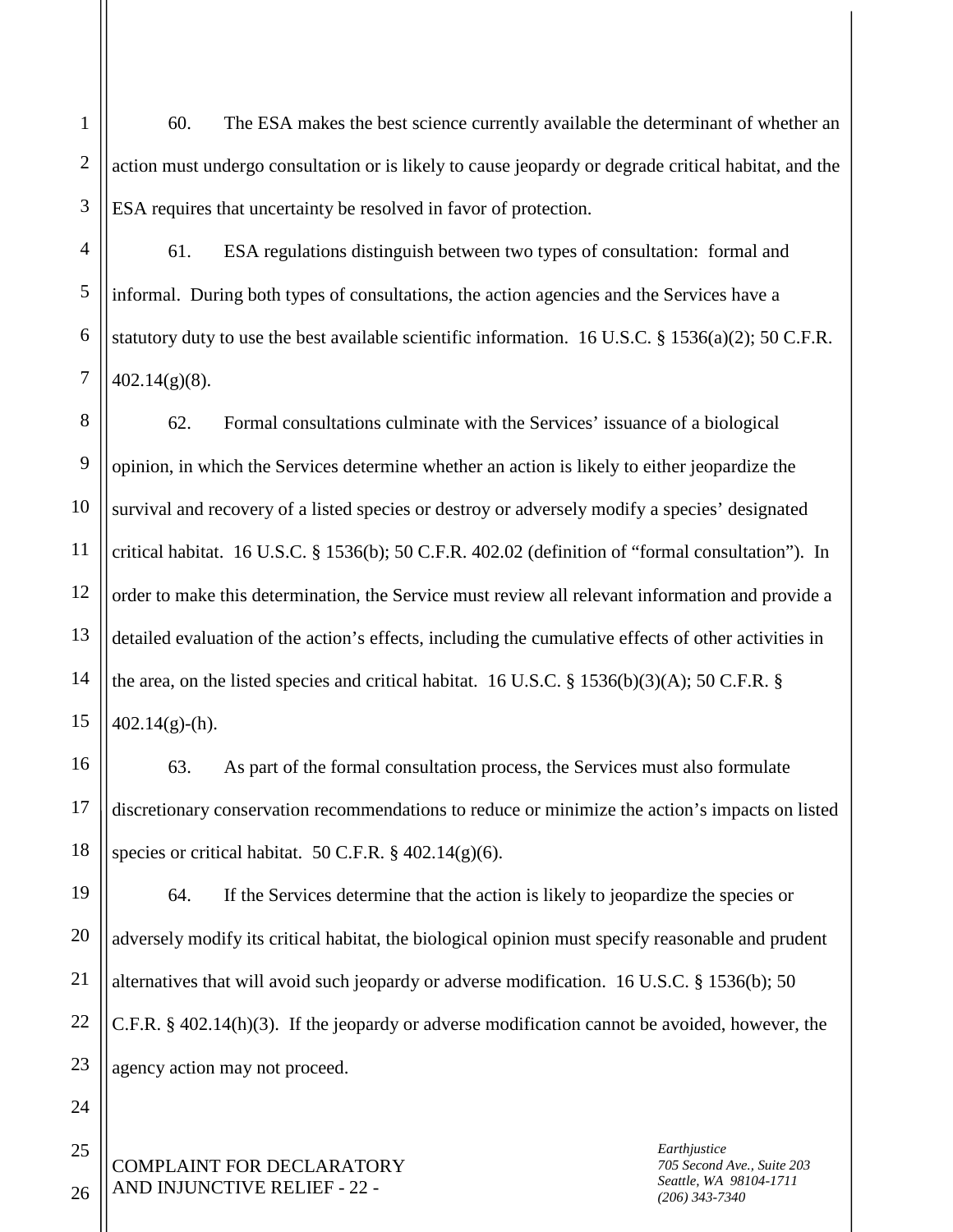2 3 4 65. Informal consultations are those consultations in which the action agency determines that an action "may affect," but is "not likely to adversely affect" ("NLAA") the listed species or its critical habitat and the pertinent Service concurs in writing in that determination.

5 6 7 8 9 66. Informal consultation is often a give-and-take process through which the Services can obtain sufficient information about, or modifications to, the action to concur in the action agency's NLAA determination. During informal consultation, the Services may, and often do, suggest modification to the action that will avoid the "the likelihood of adverse effects to listed species or critical habitat." 50 C.F.R. § 402.13(b).

10 11 12 13 14 67. The informal consultation process does not conclude until the pertinent Service issues its written concurrence, and only then may the consultation be resolved without preparation of a biological opinion. If the Service does not concur, or if the action agency has determined that the action is "likely to adversely affect" the listed species, the agencies must conduct a formal consultation. *Id.* §§ 402.02, 402.14(a).

15 16 17 18 68. On August 12, 2019, FWS and NMFS issued final changes to the regulations that implement ESA Section 7. Proposed Rule, Endangered and Threatened Wildlife and Plants; Revision of Regulations for Interagency Cooperation, *available at* https://www.fws.gov/endangered/esa-library/pdf/interagency-cooperation.pdf and at

19 20 http://www.regulations.gov at Docket No. FWS–HQ–ES–2018–0009. Major changes and revisions are described below.

21 22

1

## *1. Unchecked reliance on mitigation promises*

23 24 69. Section  $7(a)(2)$  of the ESA expressly requires the Services to "insure" that agency actions are not likely to cause jeopardy or result in the destruction or adverse modification of critical habitat. 16 U.S.C. § 1536(a)(2). During formal consultation, the Services have an

COMPLAINT FOR DECLARATORY AND INJUNCTIVE RELIEF - 23 -

*Earthjustice 705 Second Ave., Suite 203 Seattle, WA 98104-1711 (206) 343-7340*

26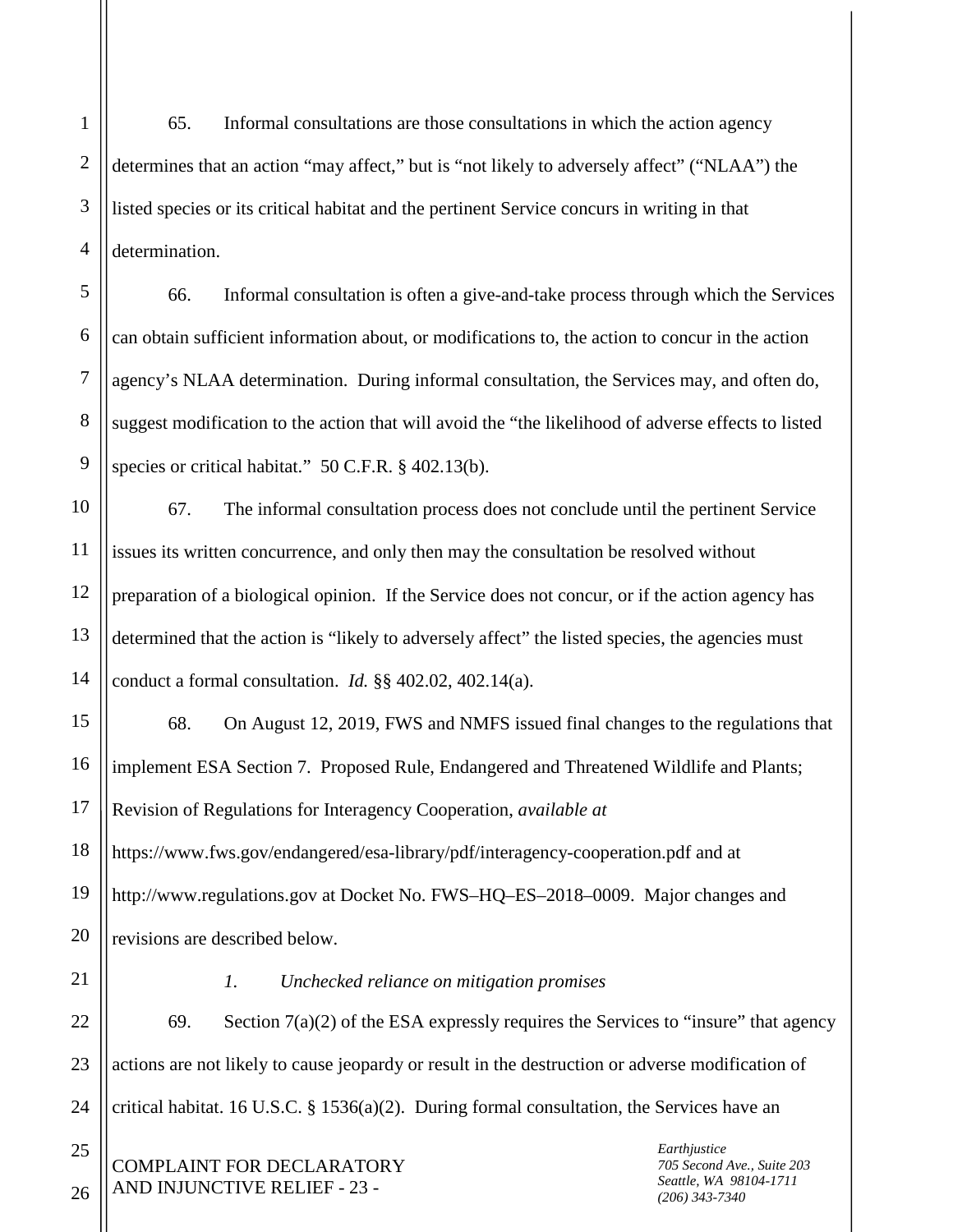1 2 3 4 5 6 7 8 9 10 obligation under their own regulations to "use the best available scientific and commercial data available and give appropriate consideration to beneficial actions taken by the Federal agency" in formulating its biological opinion of the impacts of an agency action, any reasonable and prudent alternatives, and reasonable and prudent measures to minimize the impacts of incidental take (mitigation measures). 50 C.F.R.  $\S$  402.14(g)(8), 402.02. Courts have held for almost thirty years that the Services cannot rely on an agency's proposal to undertake mitigation measures that are uncertain to occur or succeed to reach a "no-jeopardy" conclusion. The Ninth Circuit has held that a no-jeopardy conclusion based on mitigation measures must include "specific and binding plans" with a "clear definite commitment of resources for future improvements." *Nat'l Wildlife Fed'n v. Nat'l Marine Fisheries Serv.*, 524 F.3d 917, 935-36 (9th Cir. 2008).

11 12 13 14 15 16 17 18 70. The Services finalized a new provision that amends 50 C.F.R.  $\S$  402.14(g)(8) to mean that for purposes of rendering a no-jeopardy opinion or finding that the proposed action does not destroy or adversely modify critical habitat, the consulting agency may rely on the action agency's assertion that it will mitigate any incidental take without requiring any additional demonstration of specific binding plans. The Services justify their proposal by asserting that "judicial decisions have created confusion" about the level of certainty required for mitigation measures. But the decisions the Services cite (and many more) have, consistent with Congress's intent, been uniform in holding that mitigation measures cannot be relied on to avoid a jeopardy determination unless those measures are sufficiently concrete, specific, and certain to occur.

23

24

25

*2. Definition of destruction or adverse modification of critical habitat*

71. The Services' new definition of "destruction or adverse modification" of critical habitat requires the scale of the impacts to be relative to the value of critical habitat "as a whole." Yet the purpose of establishing critical habitat is for the government to delineate territory that is not only necessary for the species' survival but also essential for the species' recovery. The

COMPLAINT FOR DECLARATORY AND INJUNCTIVE RELIEF - 24 -

*Earthjustice 705 Second Ave., Suite 203 Seattle, WA 98104-1711 (206) 343-7340*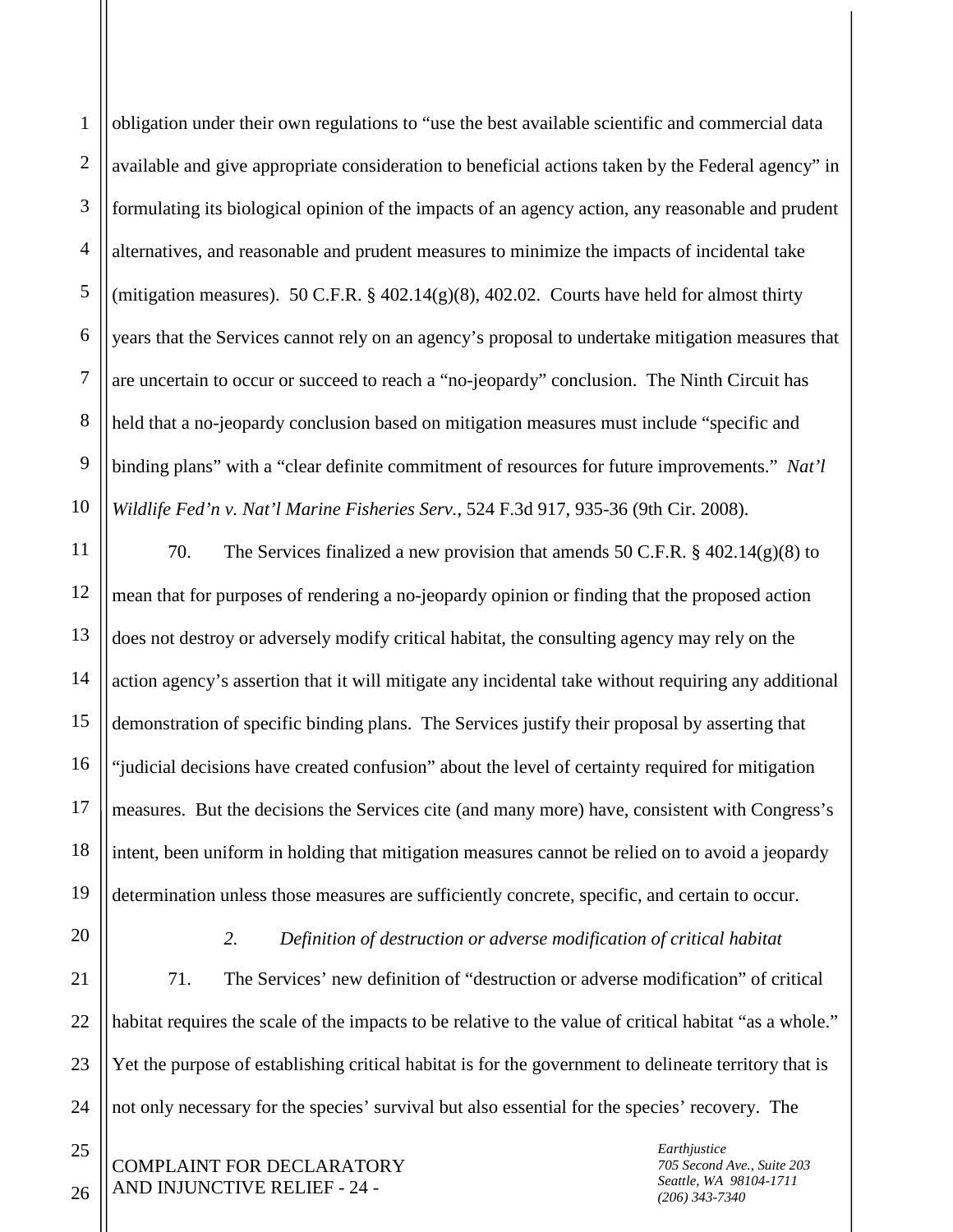critical habitat designation already represents the area essential to the survival and recovery of species, adding "as a whole" conflicts with the ESA's plain language and focus on recovery.

1

2

3

4

5

6

7

16

17

18

19

72. The "as a whole" language means that the prohibition on "destruction or adverse modification" of critical habitat will not be triggered unless the critical habitat would be reduced below the minimum deemed necessary for survival or recovery of the species, which amounts to jeopardizing the species. This impermissibly prevents the prohibition on "destruction or adverse modification" from having independent effect from the prohibition on jeopardizing the species.

8 9 10 11 12 13 14 15 73. This is a special concern for highly migratory or wide-ranging species that, by definition, require large amounts of designated critical habitat. The "as a whole" language also disregards circumstances where the Service has designated critical habitat necessary for certain functions, such as dispersal habitat or nesting/roosting/foraging habitat for threatened northern spotted owls in the Pacific Northwest. While the proposed rule included a recognition that some areas of critical habitat may be disproportionately biologically important or relevant to the species, the final language does not capture those nuances or require an analysis that would ensure the Services' conclusions are based on such biologically determinative distinctions.

#### *3. Reinitiation of consultation on land management plans*

74. The Services' final regulations exempt programmatic land management plans from the requirement to reinitiate consultation upon listing of the new species or designation of new or additional critical habitat, with several exemptions.

20 21 22 23 24 75. Later consultations on site-specific actions cannot fill the void. Consultation on programmatic actions provides a full picture of all relevant impacts in order to determine whether the combination of activities in the plan will avoid jeopardy and adverse modification of critical habitat. These determinations are appropriately made at the programmatic level, where the agency is best able to consider the aggregate impacts of all the proposed activities, together

COMPLAINT FOR DECLARATORY AND INJUNCTIVE RELIEF - 25 -

*Earthjustice 705 Second Ave., Suite 203 Seattle, WA 98104-1711 (206) 343-7340*

26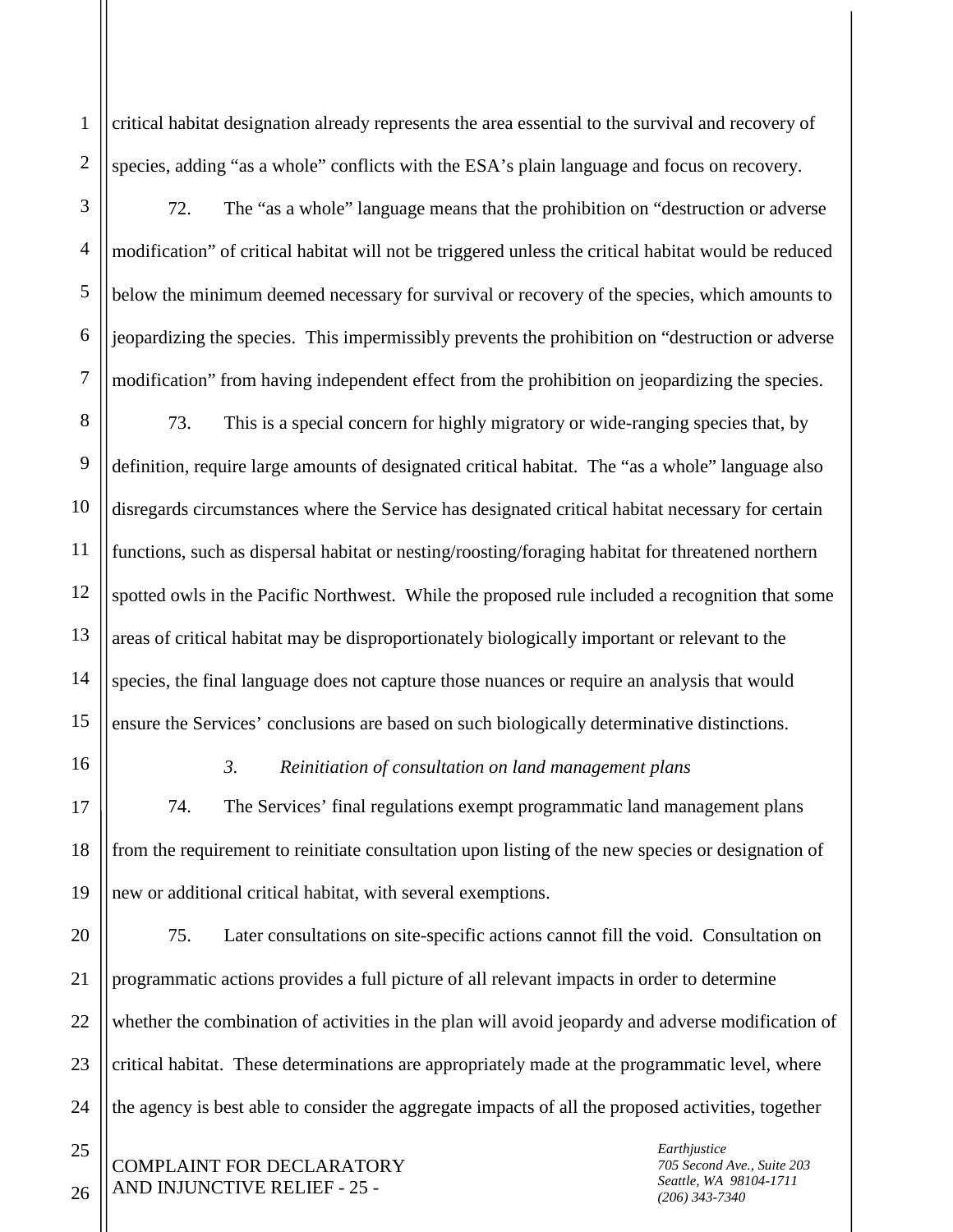1 2 with other activities taking place in the same area. Deferring this analysis to project-specific consultations risks masking or missing these collective impacts.

3

# *4. Definition of environmental baseline*

4 5 6 7 8 76. The Services finalized a new definition of the "environmental baseline" that creates a distinction between entirely new and ongoing agency actions. 50 C.F.R. § 402.02 ("The consequences to listed species or designated critical habitat from ongoing agency actions or existing agency facilities that are not within the agency's discretion to modify are part of the environmental baseline.").

9 10 11 12 13 14 15 16 77. Segregating from a proposed action those aspects and effects that are ongoing is inconsistent with the definition of "action" as anything a Federal agency authorizes, funds, or carries out. 50 C.F.R. § 402.02. For example, where the past and present effects of an on-going federal action hasten or continue a species' decline to extinction, carrying that action forward necessarily means carrying forward those harmful effects. In other words, a decision to continue an ongoing action (even if modified to be slightly less harmful than it was previously) is as much a decision to carry forward the harmful effects as it is a decision to continue the action in a slightly less detrimental fashion.

17 18 19 20 21 78. Consultation on a proposed modification and continuation of an ongoing action must ensure that the entire ongoing action does not appreciably reduce the likelihood of survival and recovery and/or destroy or adversely modify critical habitat. The final definition invites that improper comparison between the past and present impacts of an ongoing federal action and the effects of the action.

COMPLAINT FOR DECLARATORY AND INJUNCTIVE RELIEF - 26 -

*Earthjustice 705 Second Ave., Suite 203 Seattle, WA 98104-1711 (206) 343-7340*

26

22

23

24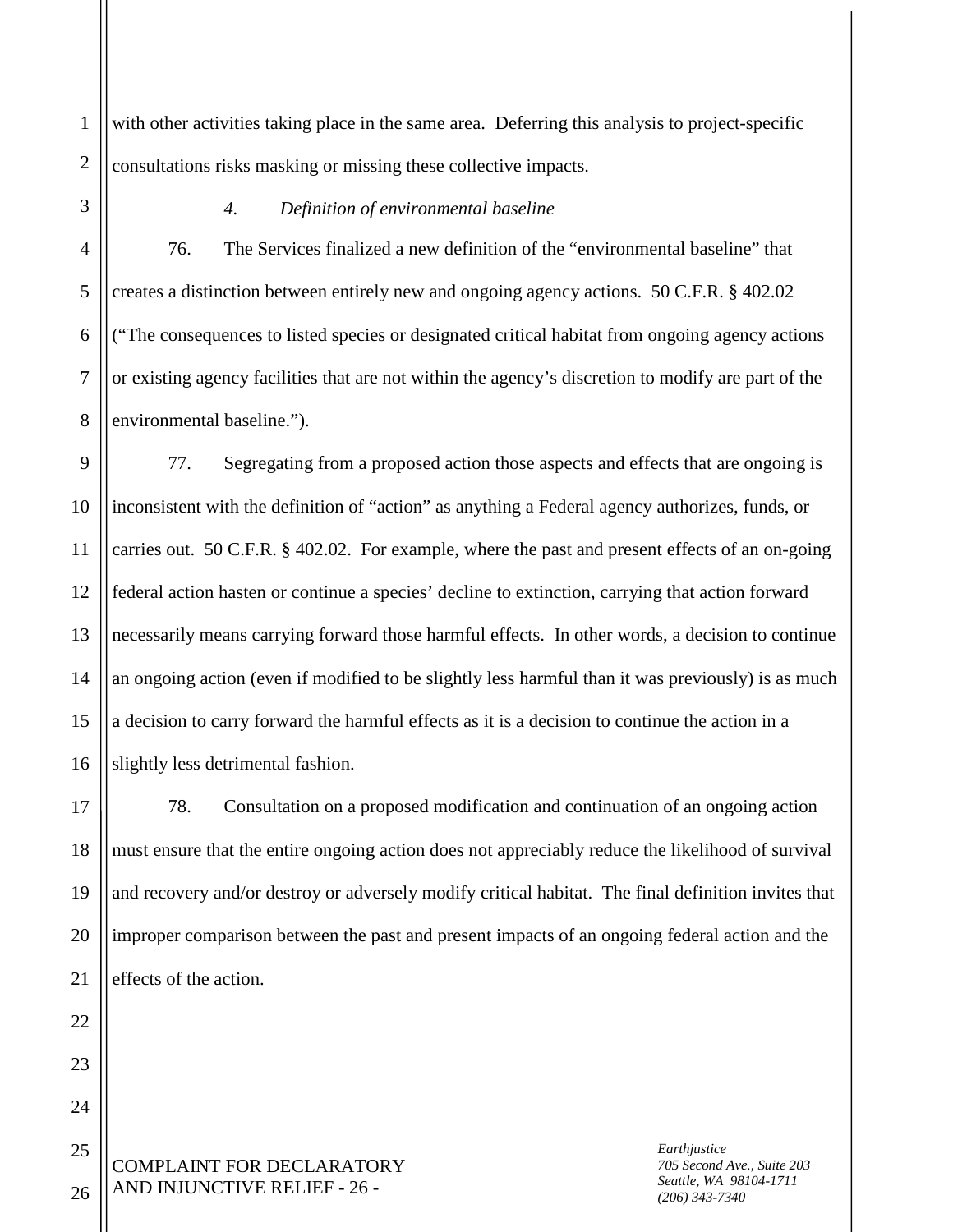## *5. New definitions for activities reasonably certain to occur and consequences of proposed action*

79. The Services added a new section, § 402.17 Other Provisions, that defines "activities that are reasonably certain to occur" in subsection (a) and "consequences caused by the proposed action" in subsection (b).

80. Subsection (b) states that "[t]o be considered an effect of a proposed action, a consequence must be caused by the proposed action (i.e., the consequence would not occur but for the proposed action and is reasonably certain to occur)." Including a requirement that the consequence be "reasonably certain to occur" creates a new standard for showing a consequence is caused by the proposed action. The ESA requires that any doubt should be read in favor of protecting the species and that the proposed action bear the burden of risk and uncertainty.

81. Subsection (b) also lists three mandatory considerations for determining that a consequence is not caused by the proposed action, and is therefore not an effect of the action, including that the consequence is "remote in time," "geographically remote," and "reached through a lengthy causal chain" such that they are not "reasonably certain to occur." Temporal or geographic remoteness do not necessarily bear on whether an impact is reasonably certain to occur. These criteria would allow the agency to avoid consideration of a particular effect in, among other things, a biological assessment, determination of the lead and cooperating agencies, and reinitiation of formal consultation. This requirement would require the agency to ignore during Section 7(a)(2) consultation the consequences of a proposed action simply because those consequences do not meet the arbitrary and vague new causation standard.

82. The Services' definition of consequences caused by the proposed action also includes a newly minted "but for" causation test – requiring that a consequence will not be considered unless it would not occur unless exclusively caused by the proposed activity. This

COMPLAINT FOR DECLARATORY AND INJUNCTIVE RELIEF - 27 -

*Earthjustice 705 Second Ave., Suite 203 Seattle, WA 98104-1711 (206) 343-7340*

25

26

1

2

3

4

5

6

7

8

9

10

11

12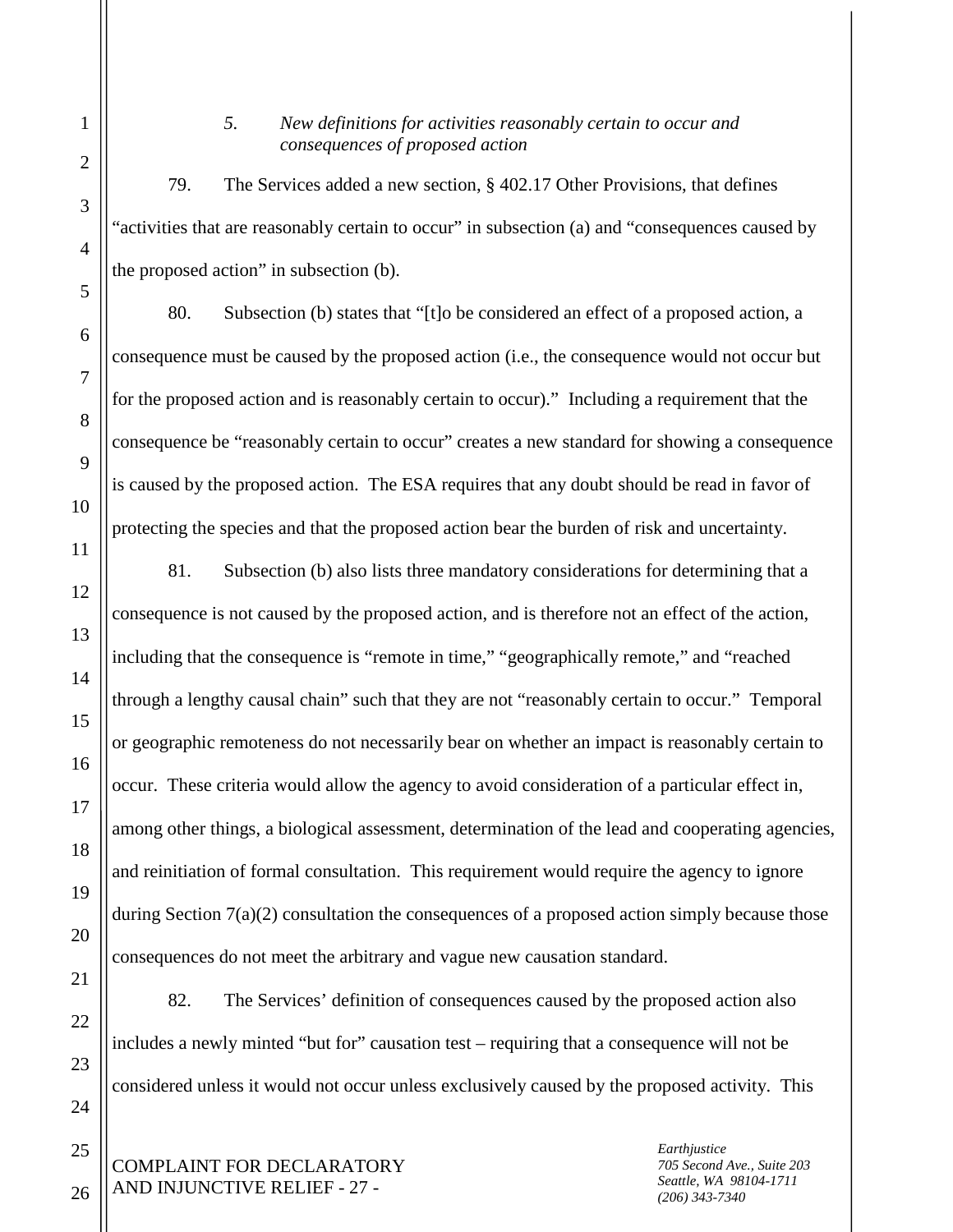1 2 3 4 new definition would allow the Services to speculate that certain impacts — for example, the growth inducing effects of a new highway — would occur regardless of the proposed activity and on that basis avoid consideration of those impacts in the ESA Section  $7(a)(2)$  consultation process.

5 6 7 8 9 10 83. Section  $7(a)(2)$  requires Federal agencies to consult with the Services to insure that *any action* authorized, funded, or carried out by such agency is not likely to jeopardize species or adversely modify critical habitat. Artificially limiting and attempting to draw bright lines around some elements of a proposed action to cabin—or exclude consequences entirely from—the consultation process would result in far greater risk to species listed as endangered and threatened and violates the best available science requirement of the ESA.

11

12

13

14

15

16

17

E. The Services Failed To Comply with NEPA and ESA Consultation Requirements. 84. The Services did not analyze the impacts of the revised regulations under NEPA. For the elimination of the Blanket 4(d) Rule, FWS invoked two categorical exclusions under 43 C.F.R. § 46.210(i) — that the revisions were of a legal, technical, or procedural nature and that any potential impacts were too broad, speculative, and conjectural for meaningful analysis. The Service also found that no extraordinary circumstances were present.

18 19 85. For the revisions to the ESA Section 4 regulations, the Services concluded that the regulations were categorically excluded from NEPA review and that no extraordinary circumstances were present.

20 21 22 86. For the revision to the ESA Section 7 regulations governing consultation, the Services also concluded that the regulations were categorically excluded from NEPA review and that no extraordinary circumstances were present.

COMPLAINT FOR DECLARATORY AND INJUNCTIVE RELIEF - 28 -

*Earthjustice 705 Second Ave., Suite 203 Seattle, WA 98104-1711 (206) 343-7340*

26

23

24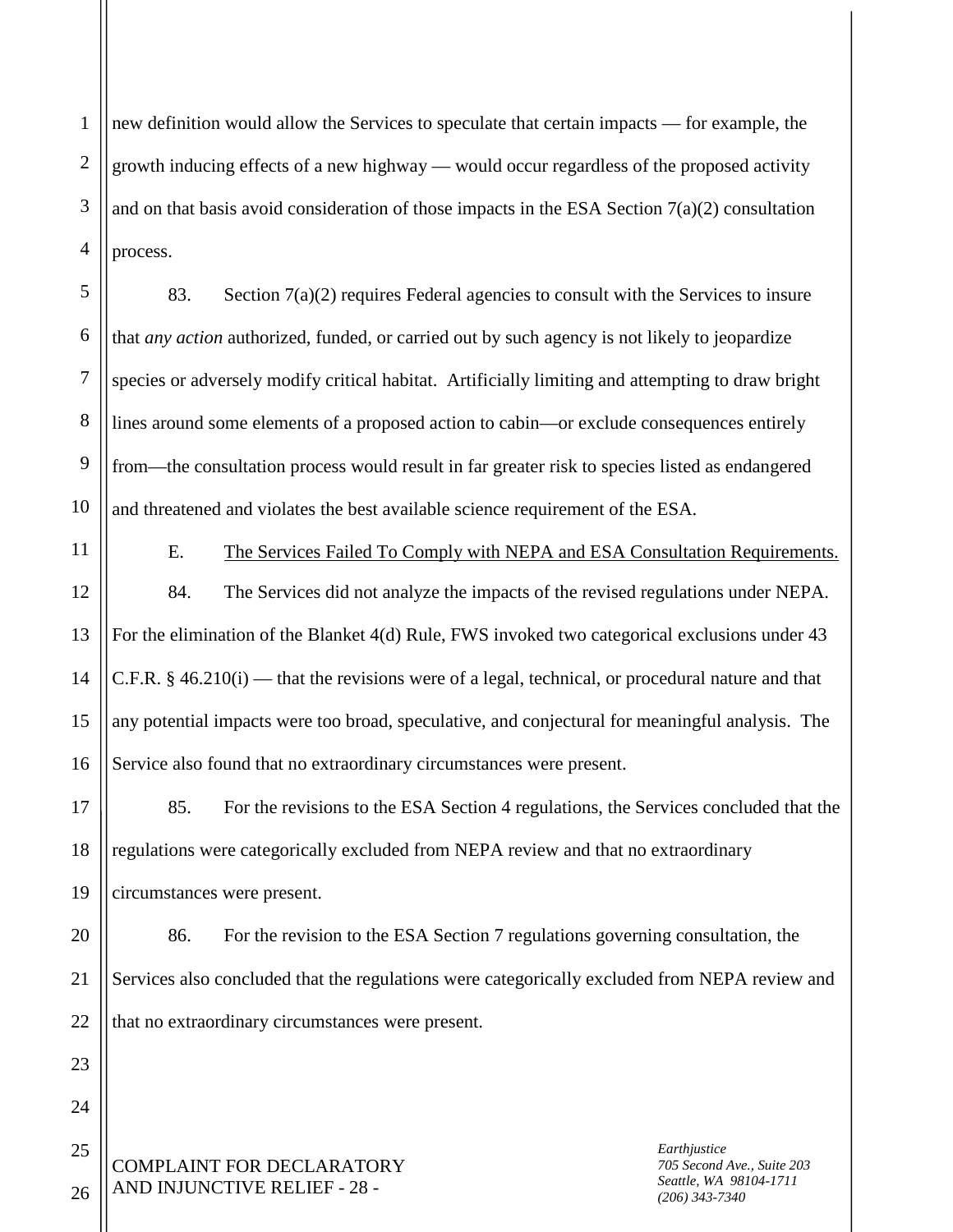| $\mathbf{1}$   | Nor did the Services consult on the effects of any of the revised regulations under<br>87.          |  |  |
|----------------|-----------------------------------------------------------------------------------------------------|--|--|
| $\overline{2}$ | ESA Section 7 or use the best scientific and technical information available in developing and      |  |  |
| 3              | promulgating the revised regulations.                                                               |  |  |
| $\overline{4}$ | <b>CLAIMS FOR RELIEF</b>                                                                            |  |  |
| 5              | <b>FIRST CLAIM FOR RELIEF</b>                                                                       |  |  |
| 6              | Violation of the National Environmental Policy Act<br>and the Administrative Procedure Act:         |  |  |
| 7              | Failure to Prepare an Adequate Environmental Impact Statement                                       |  |  |
| 8              | 88.<br>NEPA is our "basic national charter for protection of the environment." 40                   |  |  |
| 9              | C.F.R. § 1500.1. Among other things, NEPA requires all agencies of the federal government to        |  |  |
| 10             | prepare a "detailed statement" that discusses the environmental effects of, and reasonable          |  |  |
| 11             | alternatives to, all "major Federal actions significantly affecting the quality of the human        |  |  |
| 12             | environment." 42 U.S.C. § 4332(2)(C). This statement is commonly known as an                        |  |  |
| 13             | Environmental Impact Statement ("EIS"). A "major federal action" upon which an EIS may be           |  |  |
| 14             | required includes "new or revised agency rules [and] regulations." 40 C.F.R. § 1508.18(a). The      |  |  |
| 15             | environmental effects that must be considered in an EIS include "indirect effects, which are        |  |  |
| 16             | caused by the action and are later in time or farther removed in distance, but are still reasonably |  |  |
| 17             | foreseeable," as well as direct effects. 40. C.F.R. § 1508.8. An EIS must also consider the         |  |  |
| 18             | cumulative impacts of the proposed action, that is, the environmental impacts that result "from     |  |  |
| 19             | the incremental impact of the action when added to other past, present, and reasonably              |  |  |
| 20             | foreseeable future actions." 40 C.F.R. § 1508.7; see also § 1508.27(b)(7). The purpose of an        |  |  |
| 21             | EIS is to inform the decision-makers and the public of the significant environmental impacts of     |  |  |
| 22             | the proposed action, means to mitigate those impacts, and reasonable alternatives that will have    |  |  |
| 23             | lesser environmental effects.                                                                       |  |  |
| 24             |                                                                                                     |  |  |
|                |                                                                                                     |  |  |

25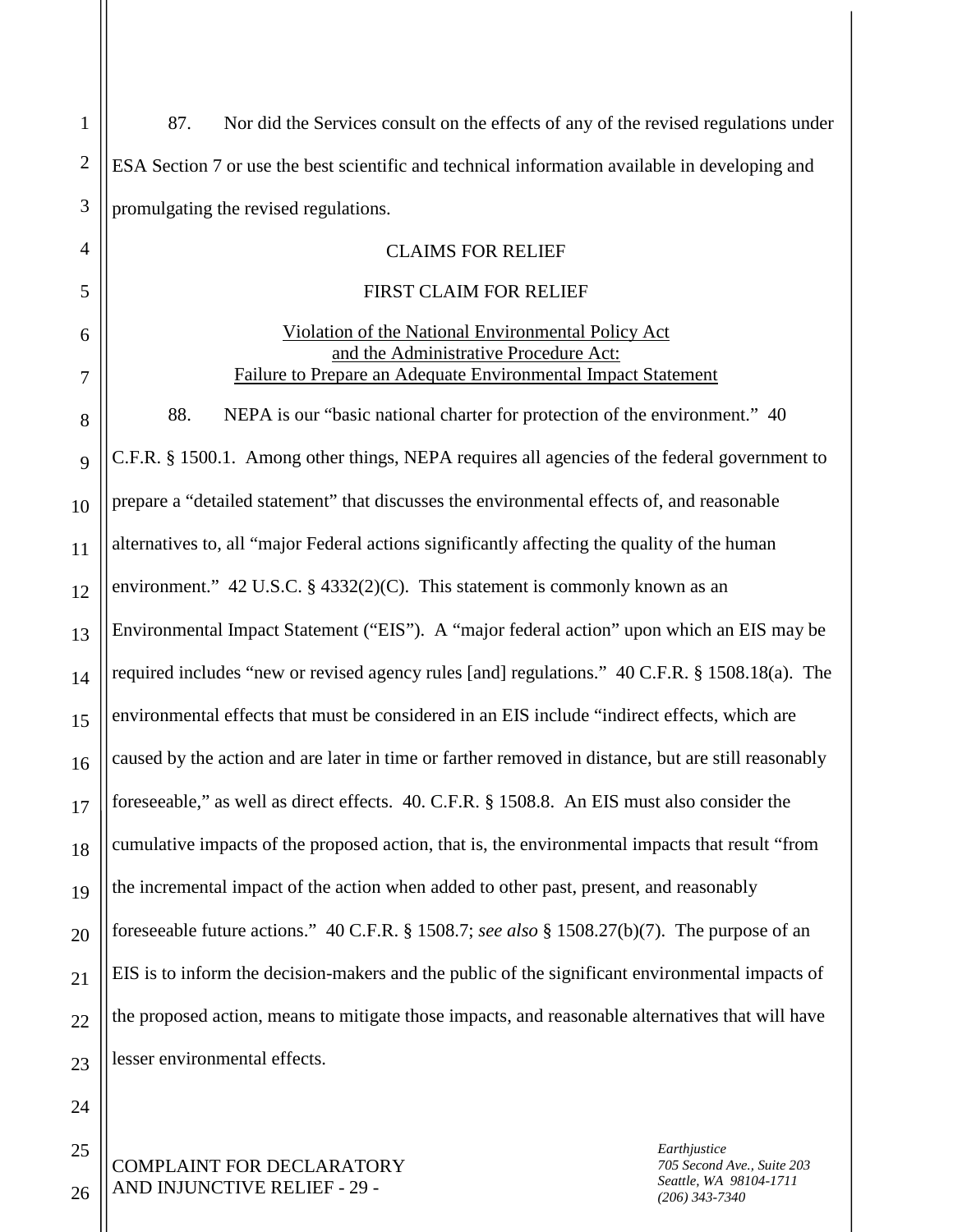3 4 5 6 8 89. NEPA requires federal agencies, including FWS and NMFS, to "study, develop, and describe appropriate alternatives to recommended courses of action in any proposal which involves unresolved conflicts concerning alternative uses of available resources." 40 U.S.C. § 4332(E). This requires an agency to "[r]igorously explore and objectively evaluate all reasonable alternatives," 40 C.F.R. § 1502.14(a), as well as describe the "underlying purpose and need to which the Agency is responding in proposing the alternatives, including the proposed action." 40 C.F.R. § 1502.13. The consideration of alternatives is described as the "heart" of the NEPA analysis. 40 C.F.R. § 1502.14.

9 10 90. NEPA also requires that defendants use high quality, accurate scientific information and ensure the scientific integrity of the analysis in an EIS. *See* 40 C.F.R. § 1500.1(b); 40 C.F.R. § 1502.24.

18 91. The regulations promulgated by the federal agency responsible for overseeing implementation of NEPA, the Council on Environmental Quality ("CEQ"), authorize agencies to specify categories of actions "[w]hich normally do not require either an environmental impact statement or an environmental assessment (categorical exclusions (§ 1508.4))." 40 C.F.R. § 1507.3(b)(2)(ii). The CEQ regulations define "categorical exclusion" as "a category of actions which do not individually or cumulatively have a significant effect on the human environment," and they require that all federal agencies establish those categories by rule. 40 C.F.R. § 1508.4. The CEQ regulations also require that agency regulations establishing categorical exclusions "shall provide for extraordinary circumstances in which a normally excluded action may have a significant environmental effect." *Id.*

92. FWS has defined a categorical exclusion as "[p]olicies, directives, regulations, and guidelines: that are of an administrative, financial, legal, technical, or procedural nature; or

COMPLAINT FOR DECLARATORY AND INJUNCTIVE RELIEF - 30 -

*Earthjustice 705 Second Ave., Suite 203 Seattle, WA 98104-1711 (206) 343-7340*

26

1

2

7

11

12

13

14

15

16

17

19

20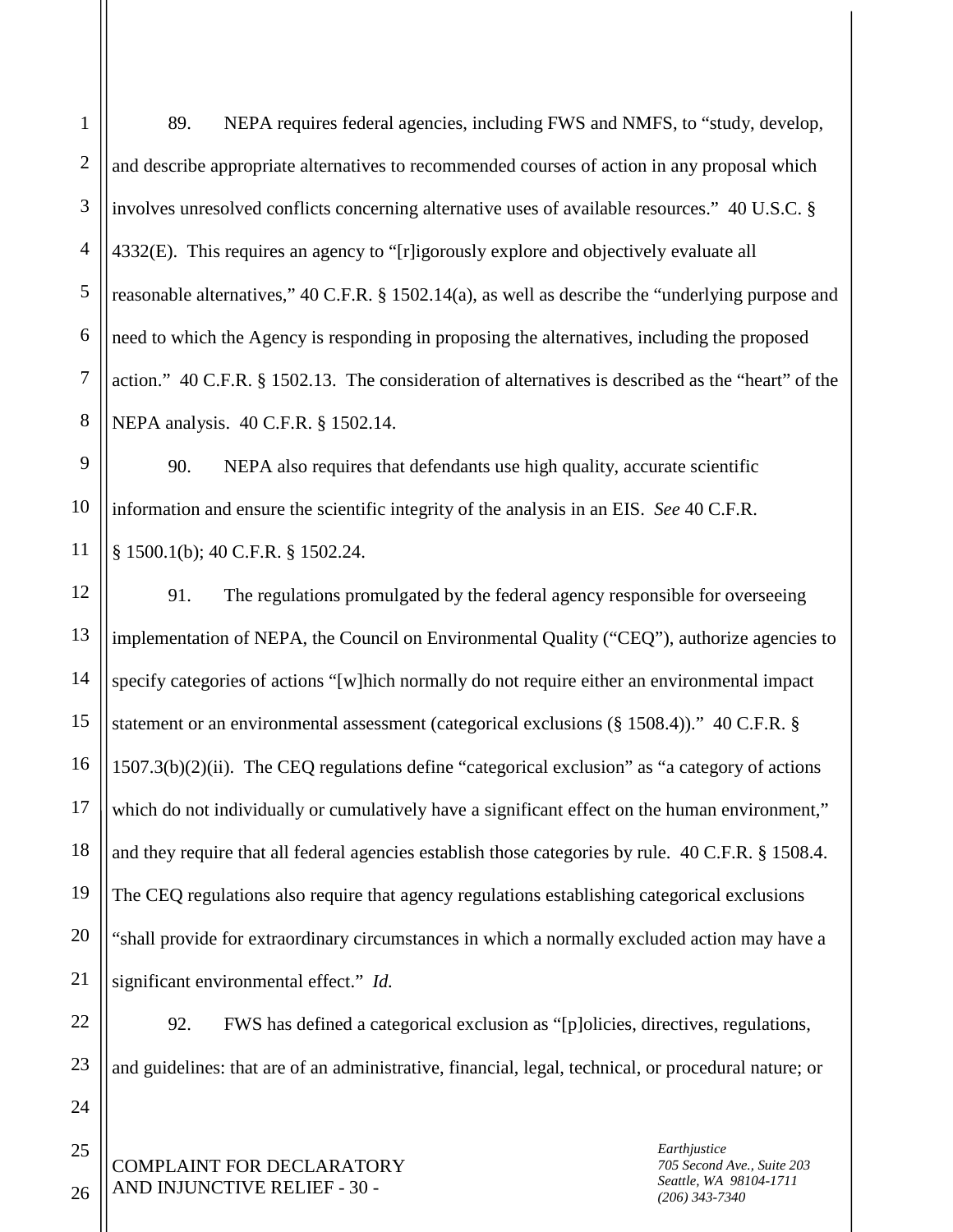1 2 3 whose environmental effects are too broad, speculative, or conjectural to lend themselves to meaningful analysis and will later be subject to the NEPA process, either collectively or case-bycase." 43 C.F.R. § 46.210(i).

4 5 6 93. NMFS similarly defined categorical exclusions in NOAA Administrative Order 216-6A and Companion Manual, Policy and Procedures for Compliance with the National Environmental Policy Act and Related Authorities (Jan. 13, 2017), Appendix E.

7 8 9 10 11 12 13 14 15 94. FWS and NMFS have stated that the regulatory revisions were categorically excluded from NEPA because the revisions' environmental impacts are "fundamentally administrative, legal, technical, or procedural in nature," and "too broad, speculative, or conjectural to lend themselves to meaningful analysis." To the contrary, the ESA revisions remove substantive protections from threatened and endangered species, revise the conditions for listing, delisting, and designating critical habitat, and change substantive measures in ESA biological consultations. The revisions are likely to have significant adverse environmental effects and are likely to harm threatened and endangered species and their designated critical habitat.

16 17 18 19 20 21 22 23 95. Even if the revisions could be covered by a categorical exclusion, extraordinary circumstances require the preparation of an EIS or EA. The revisions have highly controversial environmental effects, involve unresolved conflicts concerning alternative uses of available resources, have highly uncertain and potentially significant environmental effects, involve unique or unknown environmental risks, establish a precedent for future action and represent a decision in principle about future actions with potentially significant environmental effects, and have significant impacts on listed species, species proposed to be listed, and designated critical habitat under the ESA. 43 C.F.R. § 46.215.

COMPLAINT FOR DECLARATORY AND INJUNCTIVE RELIEF - 31 -

*Earthjustice 705 Second Ave., Suite 203 Seattle, WA 98104-1711 (206) 343-7340*

26

24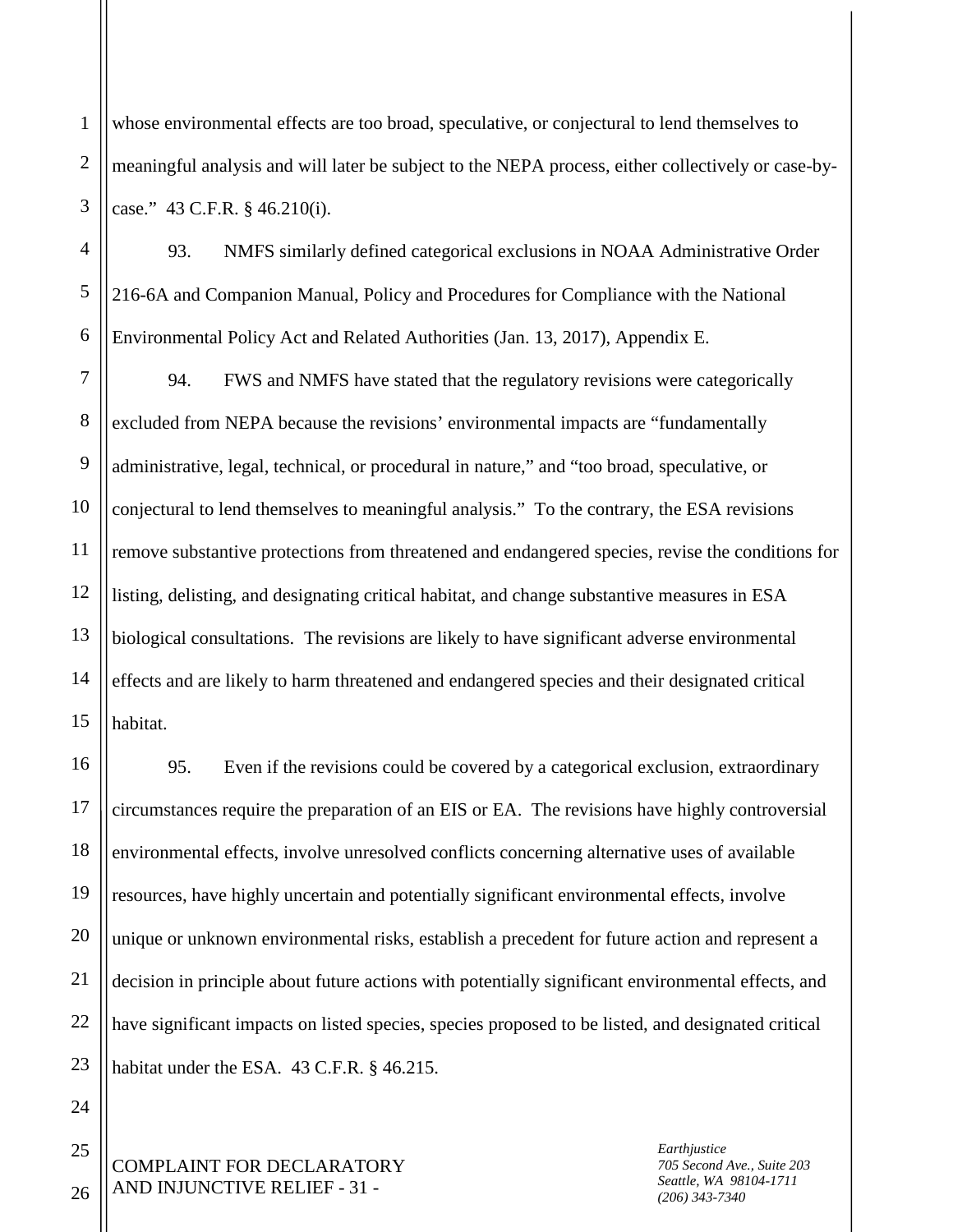| $\mathbf{1}$   | 96.                                                                                                 | FWS and NMFS are subject to NEPA, and the final decisions revising the ESA  |                                                                                          |
|----------------|-----------------------------------------------------------------------------------------------------|-----------------------------------------------------------------------------|------------------------------------------------------------------------------------------|
| $\mathbf{2}$   | regulations are major federal actions significantly affecting the human environment within the      |                                                                             |                                                                                          |
| 3              | meaning of 42 U.S.C. $\S$ 4332(2)(C) for at least the following reasons:                            |                                                                             |                                                                                          |
| $\overline{4}$ | The revised regulations "may adversely affect an endangered or threatened<br>a.                     |                                                                             |                                                                                          |
| 5              | species or its [critical] habitat." 40 C.F.R. § 1508.27(b)(9).                                      |                                                                             |                                                                                          |
| 6              | b.<br>The effects of the revised ESA regulations will fall on areas with unique                     |                                                                             |                                                                                          |
| $\overline{7}$ | geographic characteristics, including recreation areas, designated wilderness, wild and scenic      |                                                                             |                                                                                          |
| 8              | rivers, and ecologically critical areas within the meaning of 40 C.F.R. § 1508.27(b)(3).            |                                                                             |                                                                                          |
| 9              | The effects of the revised ESA regulations on the quality of the human<br>$\mathbf{c}$ .            |                                                                             |                                                                                          |
| 10             | environment are likely to be "highly controversial" within the meaning of 40 C.F.R. §               |                                                                             |                                                                                          |
| 11             | $1508.27(b)(4)$ .                                                                                   |                                                                             |                                                                                          |
| 12             | d.                                                                                                  | The possible effects on the human environment involve "unique [and] unknown |                                                                                          |
| 13             | risks" within the meaning of 40 C.F.R. § 1508.27(b)(5).                                             |                                                                             |                                                                                          |
| 14             | The revisions "may establish a precedent for future actions with significant<br>e.                  |                                                                             |                                                                                          |
| 15             | effects" within the meaning of 40 C.F.R. § 1508.27(b)(6).                                           |                                                                             |                                                                                          |
| 16             | f.<br>The revisions threaten a violation of federal law imposed for the protection of the           |                                                                             |                                                                                          |
| 17             | environment, namely the ESA, within the meaning of 40 C.F.R. § 1508.27(b)(10).                      |                                                                             |                                                                                          |
| 18             | 97.                                                                                                 | FWS's and NMFS's promulgation of the revised ESA regulations under a        |                                                                                          |
| 19             | categorical exclusion to NEPA; their promulgation of the ESA regulations without preparing an       |                                                                             |                                                                                          |
| 20             | EIS that (a) examines an adequate range of alternatives, (b) has a statement of purpose and need    |                                                                             |                                                                                          |
| 21             | that corresponds to the agencies' proposed action, (c) identifies the correct no action alternative |                                                                             |                                                                                          |
| 22             | baseline for comparing and assessing direct, indirect, and cumulative environmental effects, and    |                                                                             |                                                                                          |
| 23             | (d) uses high quality scientific information; and their promulgation of ESA revised regulations     |                                                                             |                                                                                          |
| 24             |                                                                                                     |                                                                             |                                                                                          |
| 25<br>26       |                                                                                                     | COMPLAINT FOR DECLARATORY<br>AND INJUNCTIVE RELIEF - 32 -                   | Earthjustice<br>705 Second Ave., Suite 203<br>Seattle, WA 98104-1711<br>$(206)$ 343-7340 |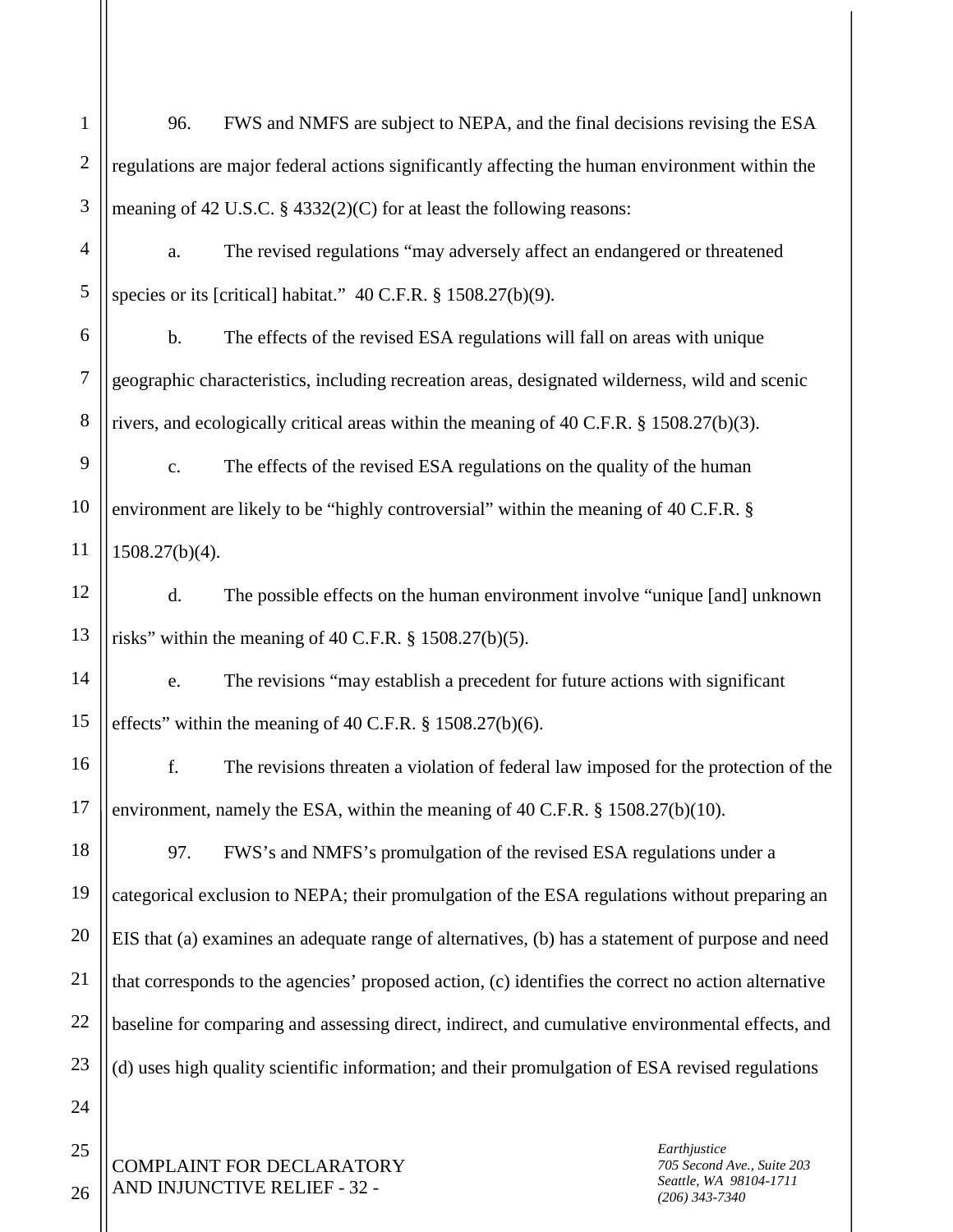| $\mathbf{1}$   | without preparing an EIS that examines the overarching direct, indirect, and cumulative             |
|----------------|-----------------------------------------------------------------------------------------------------|
| $\overline{2}$ | environmental effects is arbitrary, capricious, an abuse of discretion, and otherwise not in        |
| 3              | accordance with law, in violation of NEPA, the CEQ regulations, the FWS and NMFS guidelines         |
| $\overline{4}$ | implementing NEPA, and the APA, 5 U.S.C. § 706(2)(A).                                               |
| 5              | <b>SECOND CLAIM FOR RELIEF</b>                                                                      |
| 6              | Violation of Administrative Procedure Act:<br><b>Failure to Provide Adequate Notice and Comment</b> |
| 7              | 98.<br>Fundamental to the APA's procedural framework is the requirement that, absent                |
| 8              | narrow circumstances, a federal agency must publish as a proposal any rule that it is considering   |
| 9              | adopting and allow the public the opportunity to submit written comments on the proposal. 5         |
| 10             | U.S.C. § 553. The proposal must be detailed and described with reasonable specificity to allow a    |
| 11             | meaningful opportunity to comment.                                                                  |
| 12             | 99.<br>In the packages of changes to regulations implementing ESA Sections 4 and 7,                 |
| 13             | FWS and NMFS made it clear that they viewed these rulemakings as applying to "all of part           |
| 14             | 402" and "all of part 424" and asserted that the "final rule[s] may include revisions to any        |
| 15             | provisions in [Parts 402 and 424] that are a logical outgrowth of this proposed rule" 83 Fed.       |
| 16             | Reg. at 35,179; id. at 35,194.                                                                      |
| 17             | On August 12, 2019, FWS and NMFS issued the final regulatory revisions for<br>100.                  |
| 18             | ESA Section 7, including changes that were not detailed or disclosed in the proposed rules.         |
| 19             | These include new language amending 50 C.F.R. § 402.17, purporting to define what "activities"      |
| 20             | are reasonably certain to occur," limiting the "consequences caused by the proposed action," and    |
| 21             | redefining the "environmental baseline." In changes to 50 C.F.R. § 424.12, the Services also        |
| 22             |                                                                                                     |
| 23             | finalized new regulatory language restricting the designation of unoccupied critical habitat by     |
| 24             | introducing a new requirement for the presence of "physical or biological features" that was not    |
| 25             | Earthjustice                                                                                        |

COMPLAINT FOR DECLARATORY AND INJUNCTIVE RELIEF - 33 -

26

*Earthjustice 705 Second Ave., Suite 203 Seattle, WA 98104-1711 (206) 343-7340*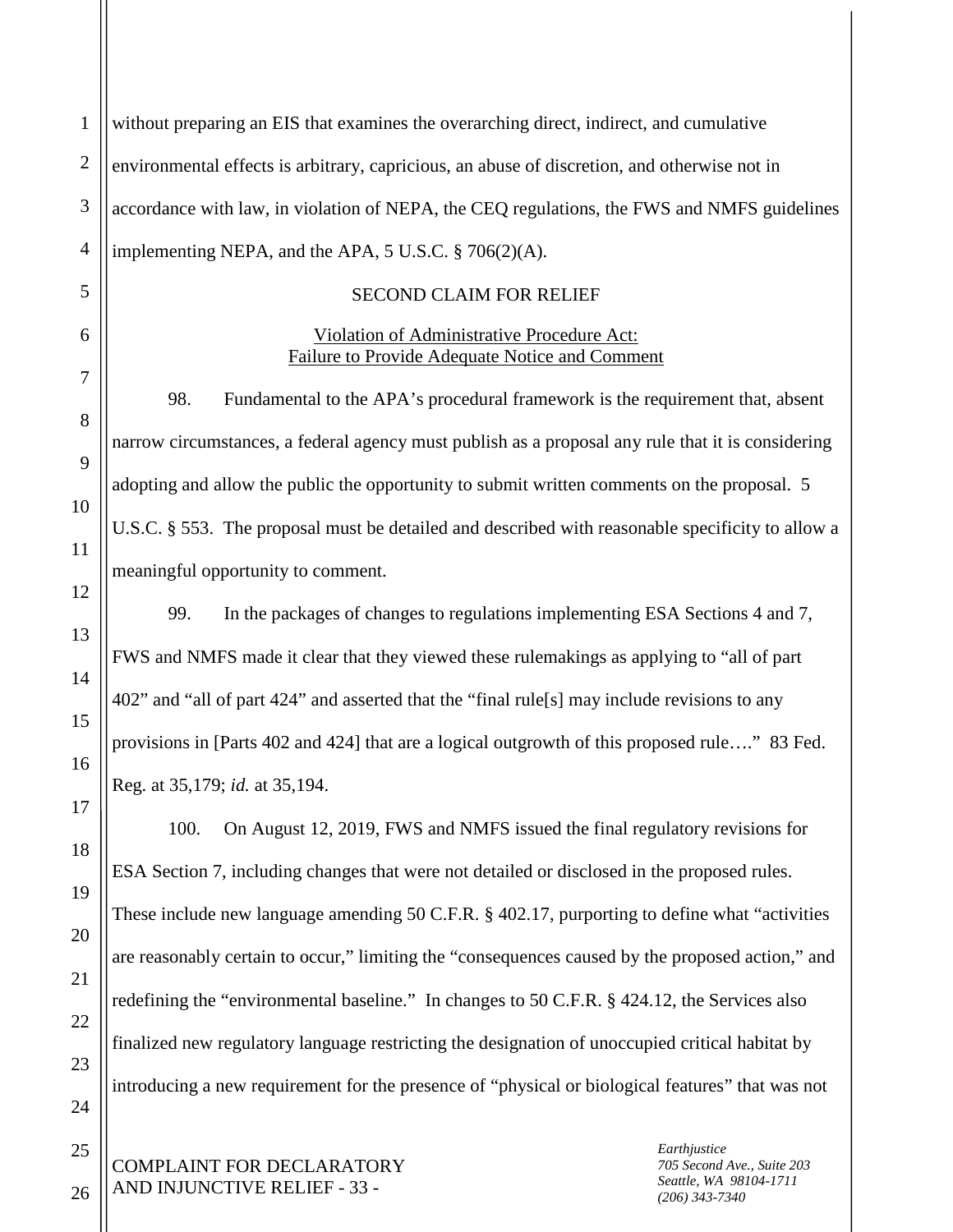COMPLAINT FOR DECLARATORY AND INJUNCTIVE RELIEF - 34 - 1 2 3 4 5 6 7 8 9 10 11 12 13 14 15 16 17 18 19 20 21 22 23 24 25 26 *Earthjustice 705 Second Ave., Suite 203 Seattle, WA 98104-1711 (206) 343-7340* part of the proposed regulation, was not discussed in any way in the proposed regulation, and represents a departure from the Service's past interpretation. In the same section, the Services finalized new regulatory language imposing a heightened certainty requirement with regard to the designation of unoccupied critical habitat that was not part of or intimated by the proposed rule. 101. The Services' general requests for comments on topics or potential additional changes, disconnected from any specific proposals, did not provide fair notice of how the agency actually planned to amend those provisions, nor are the added revisions a logical outgrowth of the proposed rules. 102. FWS and NMFS promulgation of the 2019 Revised ESA Regulations without adequate notice and comment as required under 5 U.S.C. § 553, is arbitrary, capricious, an abuse of discretion, not in accordance with law, and without observance of procedure required by law with the meaning of the APA, 5 U.S.C. § 706(2). THIRD CLAIM FOR RELIEF Violation of the Endangered Species Act and Administrative Procedure Act: Contrary to Law and Failure of Rational Decisionmaking With Respect to ESA Section 7 Regulatory Revisions 103. The FWS and NMFS cannot adopt regulations that are manifestly contrary to the text and purpose of the ESA. 104. When promulgating regulations, FWS and NMFS must articulate a satisfactory explanation for their action, including a rational connection between the facts found and the choice made. A regulation is arbitrary and invalid if the agency relies on "factors which Congress has not intended it to consider" or "entirely fail[s] to consider an important aspect of the problem."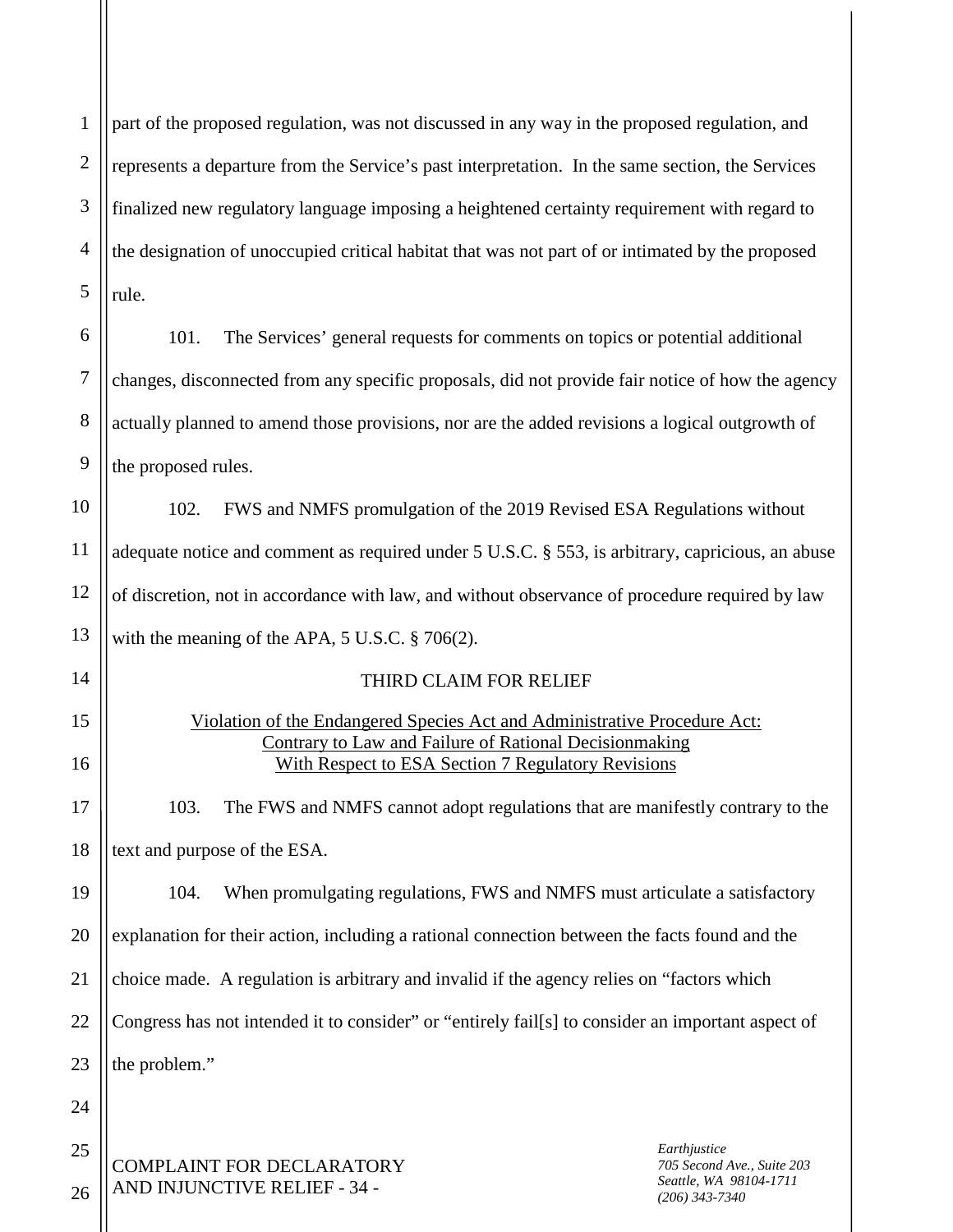| $\mathbf{1}$   | When an agency issues a regulation changing or amending a prior regulation, it<br>105.                     |  |  |
|----------------|------------------------------------------------------------------------------------------------------------|--|--|
| $\mathbf{2}$   | faces a high burden. The agency must demonstrate that a proposed rule is (1) permissible under             |  |  |
| 3              | the statute, that $(2)$ there are good reasons for it, and that $(3)$ the agency believes it to be better, |  |  |
| $\overline{4}$ | which the conscious change of course adequately indicates. When a new regulation rests upon a              |  |  |
| $\mathfrak s$  | factual finding contrary to prior policy, an agency must provide a more detailed justification than        |  |  |
| 6              | what would suffice if the new policy were created on a blank slate. Any unexplained                        |  |  |
| $\overline{7}$ | inconsistency between the prior rule and its replacement is a basis for finding the agency's               |  |  |
| 8              | interpretation arbitrary and capricious.                                                                   |  |  |
| 9              | 106.<br>Numerous sections of the 2019 Revised ESA Regulations with respect to ESA                          |  |  |
| 10             | Section 7 are contrary to the text and purpose of the ESA, including:                                      |  |  |
| 11             | Unchecked reliance on mitigation promises;                                                                 |  |  |
| 12             | Redefining ongoing harms as part of the environmental baseline;                                            |  |  |
| 13             | Definition of destruction or adverse modification of critical habitat;                                     |  |  |
| 14             | Limiting the effects and activities considered during consultation; and                                    |  |  |
| 15             | Reinitiation of consultation on land management plans.                                                     |  |  |
| 16             | Promulgation of these same sections by FWS and NMFS also lack detailed<br>107.                             |  |  |
| 17             | justification and rational basis and fails to use the best available science, as required by the ESA.      |  |  |
| 18             | FWS's and NMFS's promulgation of the 2019 Revised Regulations with respect<br>108.                         |  |  |
| 19             | to ESA Section 7 is arbitrary, capricious, and not in accordance with law, in violation of the             |  |  |
| 20             | APA, 5 U.S.C. § 706(2)(A).                                                                                 |  |  |
| 21             | PRAYER FOR RELIEF                                                                                          |  |  |
| 22             | Plaintiffs respectfully request that the Court:                                                            |  |  |
| 23             |                                                                                                            |  |  |
| 24             |                                                                                                            |  |  |
| 25             | Earthjustice<br><b>COMPLAINT FOR DECLARATORY</b><br>705 Second Ave., Suite 203                             |  |  |
| 26             | Seattle, WA 98104-1711<br>AND INJUNCTIVE RELIEF - 35 -<br>$(206)$ 343-7340                                 |  |  |
|                |                                                                                                            |  |  |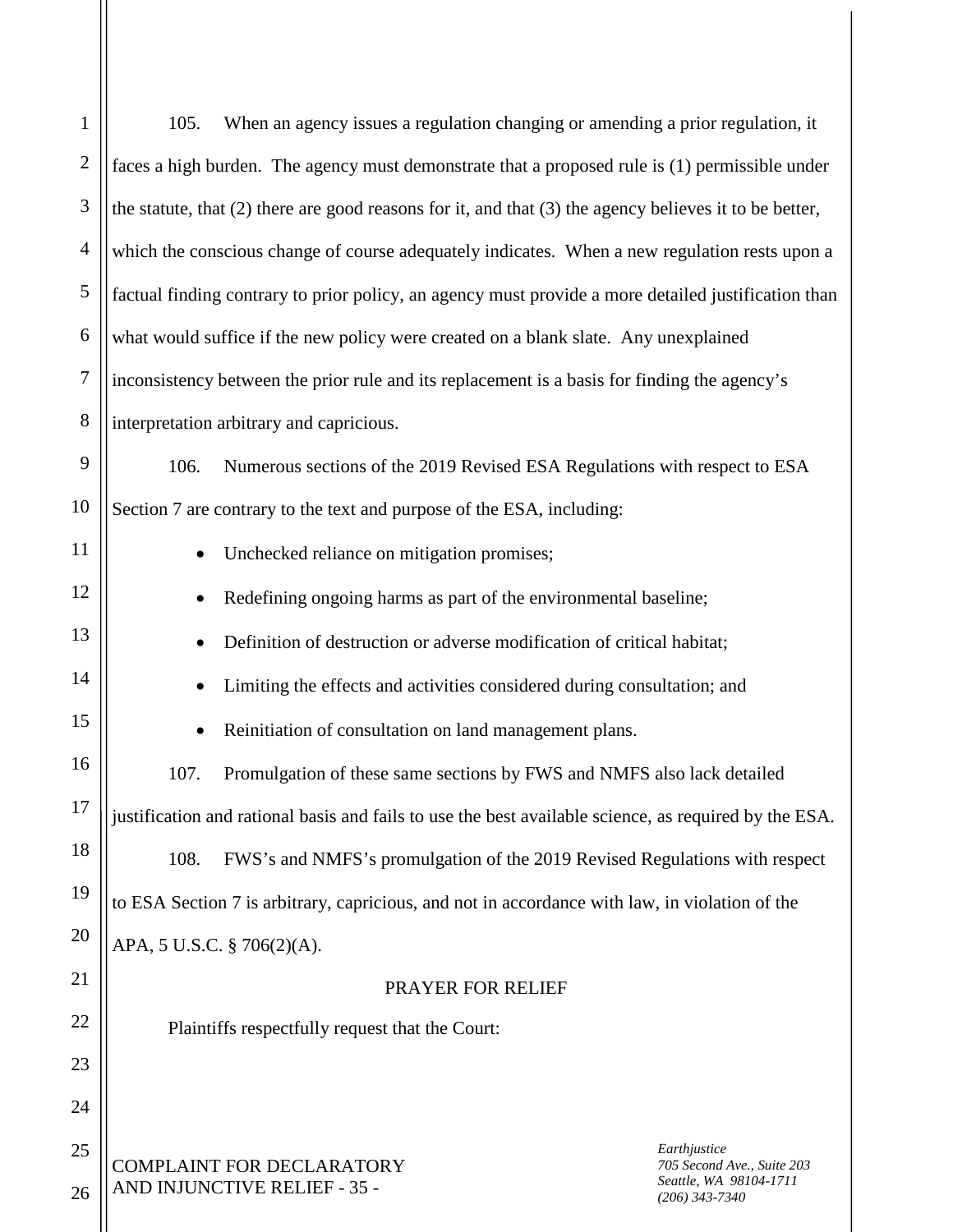| $\mathbf{1}$   | (1)                                                                                      | Declare that FWS and NMFS acted arbitrarily, capriciously, and contrary to                        |                                                                          |
|----------------|------------------------------------------------------------------------------------------|---------------------------------------------------------------------------------------------------|--------------------------------------------------------------------------|
| $\mathbf{2}$   | NEPA and the CEQ regulations, in violation of the APA, 5 U.S.C. § 706(2)(A), by invoking |                                                                                                   |                                                                          |
| $\mathfrak{Z}$ |                                                                                          | categorical exclusions and failing to prepare an Environmental Impact Statement on the 2019       |                                                                          |
| $\overline{4}$ |                                                                                          |                                                                                                   |                                                                          |
|                |                                                                                          | Revised ESA Regulations, and by failing to evaluate alternatives to, and the full impacts of, the |                                                                          |
| 5              | revised regulations;                                                                     |                                                                                                   |                                                                          |
| 6              | (2)<br>Declare that FWS and NMFS acted arbitrarily, capriciously, and contrary to the    |                                                                                                   |                                                                          |
| $\overline{7}$ |                                                                                          | ESA, in violation of the APA, 5 U.S.C. § 706(2)(A), in promulgating the 2019 Revised ESA          |                                                                          |
| $8\,$          | Regulations;                                                                             |                                                                                                   |                                                                          |
| 9              | (3)                                                                                      | Hold unlawful and vacate the 2019 Revised ESA Regulations;                                        |                                                                          |
| 10             | (4)                                                                                      | Enjoin FWS and NMFS from applying or otherwise relying upon the 2019                              |                                                                          |
| 11             |                                                                                          | Revised ESA Regulations;                                                                          |                                                                          |
| 12             | (5)                                                                                      | Award plaintiffs their reasonable fees, costs, and expenses, including attorneys'                 |                                                                          |
| 13             | fees; and                                                                                |                                                                                                   |                                                                          |
| 14             | (6)                                                                                      | Grant plaintiffs such further and additional relief as the Court may deem just and                |                                                                          |
| 15             | proper.                                                                                  |                                                                                                   |                                                                          |
| 16             |                                                                                          | DATED this 21st day of August, 2019.                                                              |                                                                          |
| 17             |                                                                                          |                                                                                                   |                                                                          |
|                | $\frac{1}{2}$                                                                            |                                                                                                   |                                                                          |
| 18             | $\frac{1}{2}$                                                                            |                                                                                                   |                                                                          |
| 19             | $\frac{1}{2}$                                                                            |                                                                                                   |                                                                          |
| 20             | $\frac{1}{2}$                                                                            |                                                                                                   |                                                                          |
| 21             | $\frac{1}{2}$                                                                            |                                                                                                   |                                                                          |
| 22             |                                                                                          |                                                                                                   |                                                                          |
| 23             |                                                                                          |                                                                                                   |                                                                          |
| 24             |                                                                                          |                                                                                                   |                                                                          |
| 25             |                                                                                          |                                                                                                   | Earthjustice                                                             |
| 26             |                                                                                          | COMPLAINT FOR DECLARATORY<br>AND INJUNCTIVE RELIEF - 36 -                                         | 705 Second Ave., Suite 203<br>Seattle, WA 98104-1711<br>$(206)$ 343-7340 |
|                |                                                                                          |                                                                                                   |                                                                          |